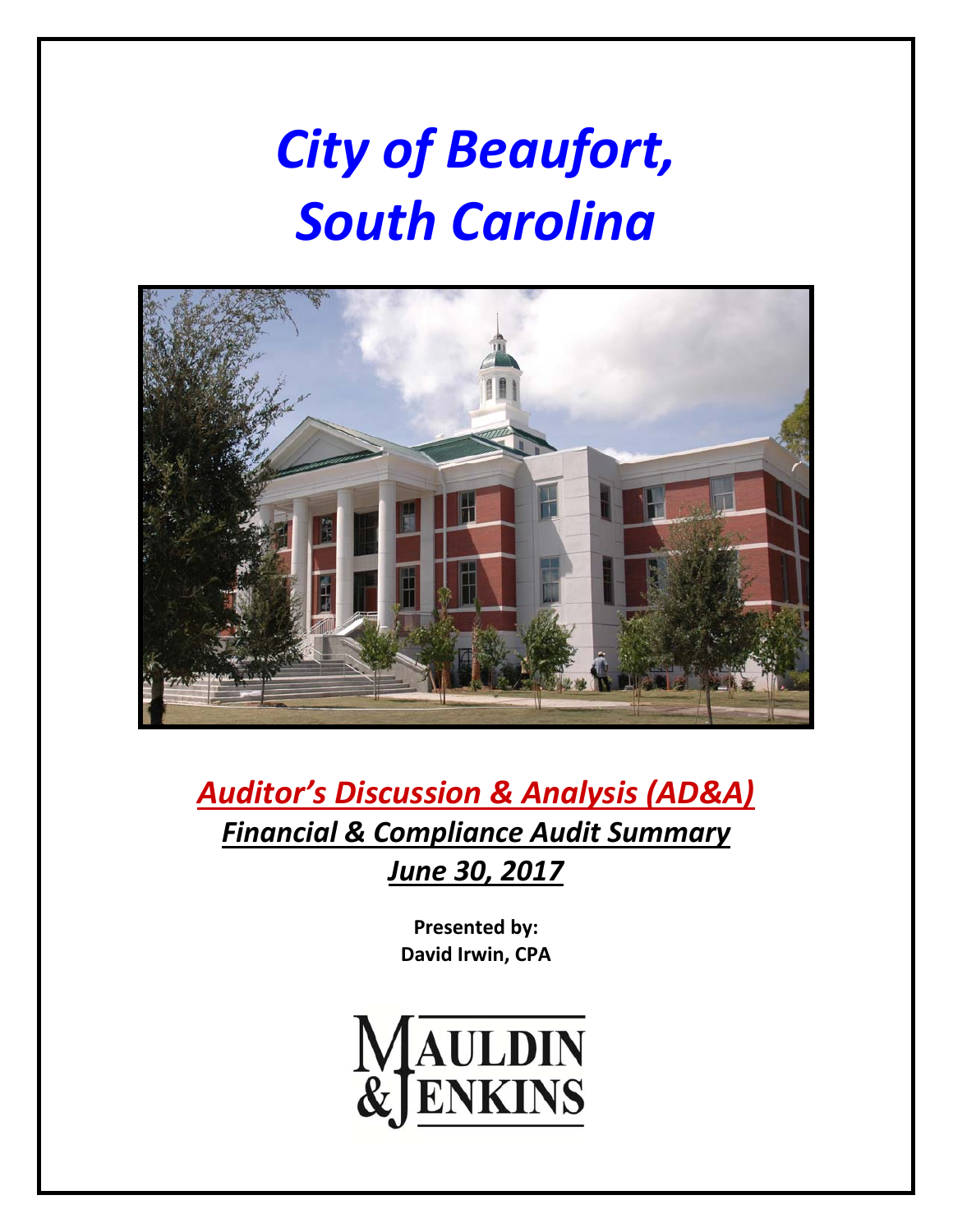### **PURPOSE OF ANNUAL AUDITOR'S DISCUSSION & ANALYSIS**

- Engagement Team and Firm Information.
- Overview of:
	- o Audit Opinion;
	- o Financial Statements, Footnotes and Supplementary Information;
	- o Compliance Reports;
	- o Audit Scopes & Procedures.
- ◆ Required Communications under Government Auditing Standards.
- Accounting Recommendations and Related Matters.
- Answer Questions.

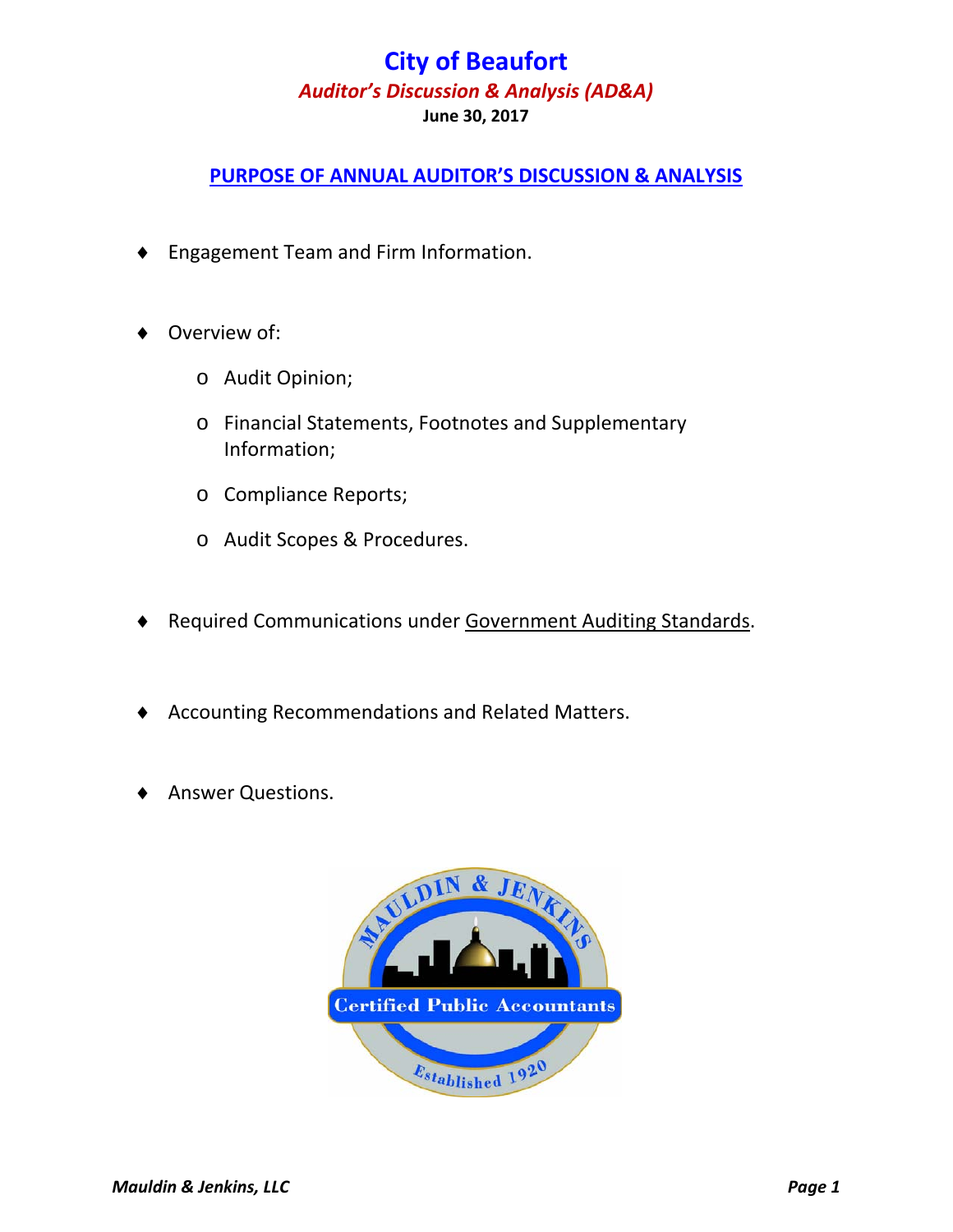#### **MAULDIN & JENKINS – GOVERNMENTAL PRACTICE**

#### **General Information:**

- Founded in ~1920.
- Large regional firm serving the Southeastern United States.
- Offices located in Macon, Atlanta, Albany, Bradenton, Chattanooga, Columbia and Birmingham.
- Approximately 290 personnel are employed at Mauldin & Jenkins.

#### **Governmental Sector:**

- Largest specific industry niche served by Firm representing 25% of Firm practice.
- Serve more governmental entities in Southeast than any other certified public accounting firm requiring over 80,000 hours of service on an annual basis.
- Approximately 90 professional staff persons with current governmental experience.
- In past three (3) years, have served approx. 400 governments in the Southeast, including:
	- $\checkmark$  100 cities:
	- $\checkmark$  45 counties;
	- $\checkmark$  50 school systems and 30 charter schools;
	- $\checkmark$  40 state entities:
	- $\checkmark$  130 special purpose entities (stand-alone entities: water/sewer, transit, gas, electric, airports, housing, development, other educational, retirement, libraries, etc.); and
	- $\checkmark$  105 governments awarded the GFOA's and, or ASBO's Financial Reporting Certificates.
- Experience performing forensic audit services and information technology consultations.
- Experience performing municipal bond debt issuance attestation services serving clients with over \$11 billion in aggregate publicly issued debt instruments.
- $\bullet$  10<sup>th</sup> highest level of Single Audits conducted in U.S.A. approximating \$8.0 billion annually.

#### **Engagement Team Leaders for the City of Beaufort, South Carolina Include:**

- David Irwin Engagement Lead Partner ‐ 14 years experience, 100% governmental
- Miller Edwards Quality Assurance Partner 32 years experience, 100% governmental
- Grant David Engagement Manager 5 years experience, 100% governmental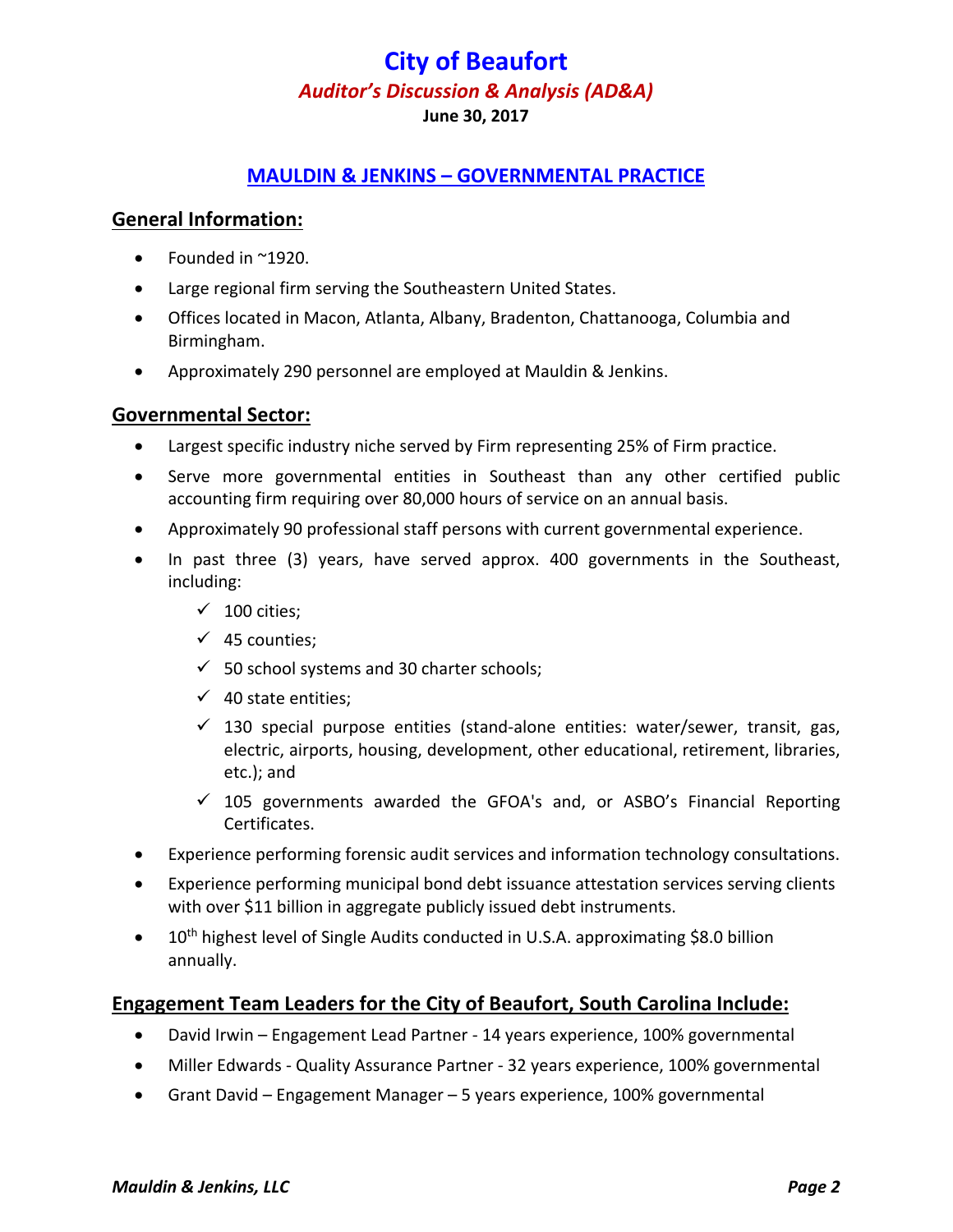**June 30, 2017**

### **MAULDIN & JENKINS – ADDITIONAL INFORMATION**

#### **Other Industries & Services by Mauldin & Jenkins:**

Each of Mauldin & Jenkins' offices provides a wide variety of services to a broad range of clientele. We have partners and managers who are responsible for specialized practice areas of auditing and accounting, taxes and management advisory services. Their purpose, as leaders in the particular practice area, is to establish policies with respect to technical matters in these specific areas and ensure that the quality of the Firm's practice is maintained.

**Industries Served:** Over the years our partners have developed expertise in certain industries representative of a cross section of the Southeastern economy, including:

- Governmental Entities (state entities, cities, counties, school systems, business type operations, libraries, and other special purpose entities)
- SEC Registrants
- Wholesale Distribution
- Agri‐Businesses
- Manufacturing
- Professional Services
- Employee Benefit Plans
- Financial Institutions (community banks, savings & loans, thrifts, credit unions, mortgage companies, and finance companies)
- Non‐Profit Organizations
- Retail Businesses
- Long‐term Healthcare
- Construction & Development
- Individuals, Estates and Trusts
- Real Estate Management

**Services Provided:** This diversity of practice enables our personnel to experience a wide variety of business, accounting and tax situations. We provide the traditional and not‐so‐traditional services such as:

- Financial Audit / Review / Compilation
- Compliance Audits & Single Audits
- Agreed‐Upon Procedures
- Forensic Audits
- Bond Issuance Services
- Performance Audits
- State Sales Tax Matters
- International Tax Matters
- Business & Strategic Planning
- Profitability Consulting
- Budgeting
- Buy-Sell Agreements & Business Valuation Issues
- Income Tax Planning & Preparation
- Multi-State Income Tax Issues
- Information Systems Consulting
- Cost Accounting Analysis
- Healthcare Cost Reimbursement
- Outsourced Billing Services
- Fixed Asset Inventories
- Succession & Exit Strategy Consulting
- Estate Planning
- Management Information Systems
- Employee Benefit Plan Administration
- Merger / Acquisition & Expansion Financing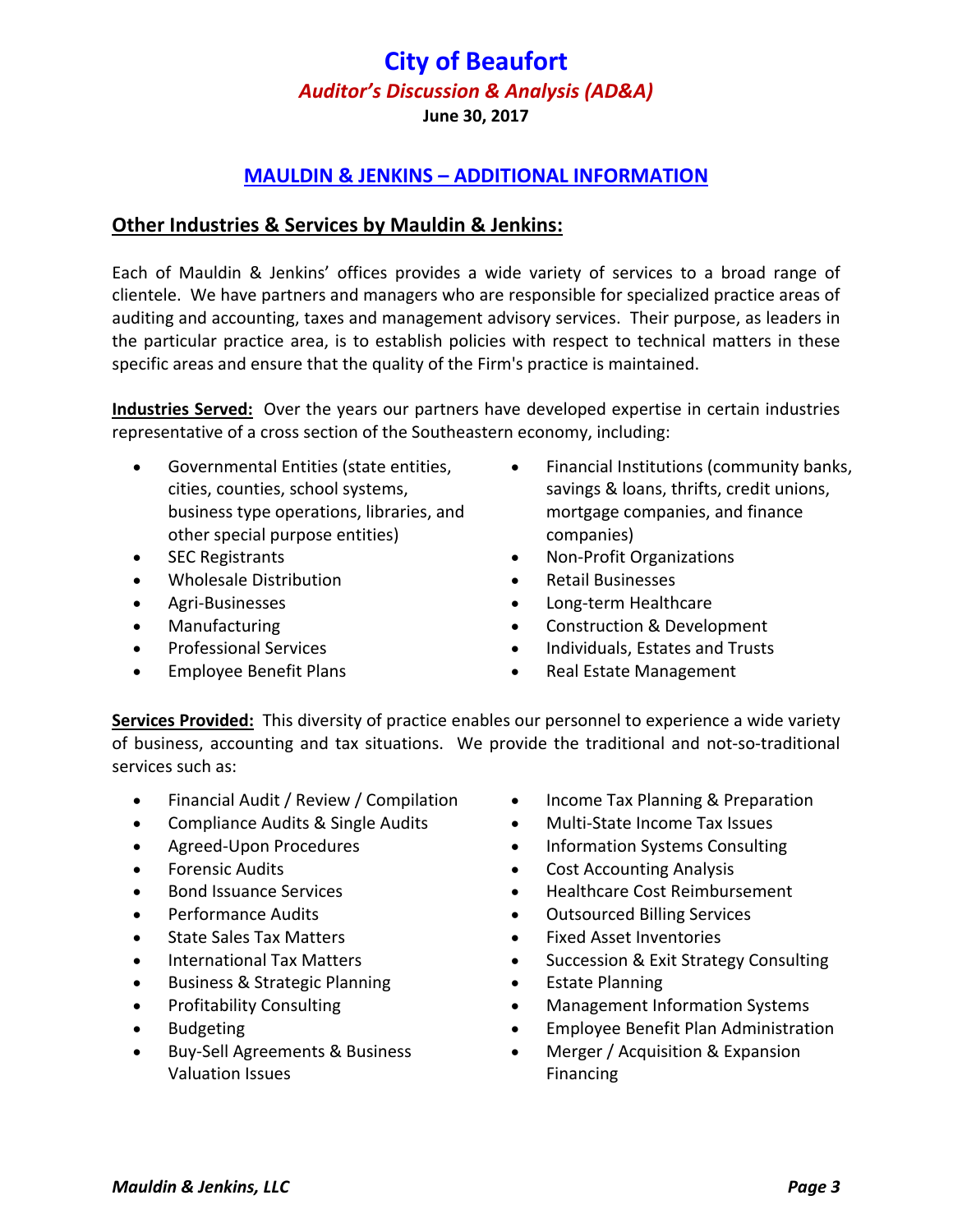**June 30, 2017**

#### **INDEPENDENT AUDITOR'S REPORT**

The independent auditor's report has specific significance to readers of the financial report.

#### **Management's Responsibility for the Financial Statements**

The financial statements are the responsibility of management.

#### **Auditor's Responsibility**

Our responsibility, as external auditors, is to express opinions on these financial statements based on our audit. We conducted our audit in accordance with auditing standards generally accepted in the United States of America and the standards applicable to financial audits contained in *Government Auditing Standards*, issued by the Comptroller General of the United States. We planned and performed our audit to obtain reasonable assurance about whether the financial statements are free from material misstatement.

#### **Opinions**

We have issued an unmodified audit report (i.e., "clean opinions"). The respective financial statements are considered to present fairly the financial position and results of operations as of, and for the year ended June 30, 2017.

#### **Emphasis of Matter**

The financial statements reflect the implementation of certain new pronouncements, and our opinion(s) is/are not modified with respect to them.

#### **Other Matters**

Certain required supplementary information and other information is included in the financial report, and as directed by relevant auditing standards, we have not expressed an opinion or provided any assurance on the respective information.

#### **Other Reporting**

*Government Auditing Standards* require auditors to issue a report on our consideration of internal control over financial reporting and on our tests of compliance with certain provisions of laws, regulations, contracts and grant agreements and other matters. We have issued such a report and reference to this report is included in the independent auditor's report.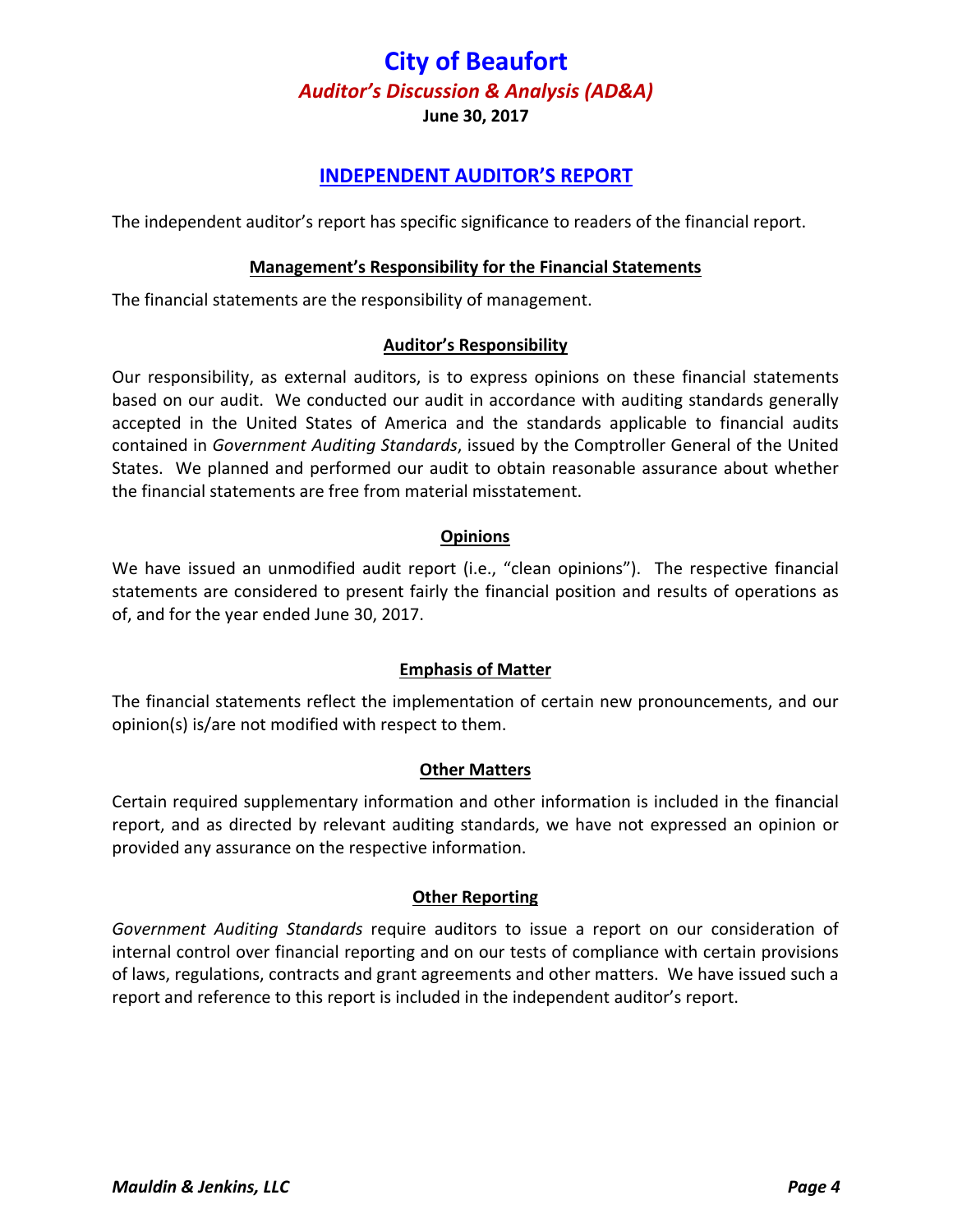**June 30, 2017**

### **REVIEW OF COMPREHENSIVE ANNUAL FINANCIAL REPORT (CAFR)**

#### **General Information about the CAFR**

A Comprehensive Annual Financial Report (CAFR) goes beyond the normal financial reporting required by accounting principles generally accepted in the United States. A CAFR includes at a minimum the following elements/sections:

- **Introductory Section:** general information on the City's structure and the services it provides.
	- **Letter of Transmittal**
	- **C**rganizational Chart
	- **Directory of Officials**
	- Certificate of Achievement for Excellence in Financial Reporting
- **Financial Section:** basic financial statements, footnotes and required supplementary information along with the auditor's report.
	- **Independent Auditor's Report**
	- Management Discussion & Analysis (MD&A)
	- **Financial Statements and Footnotes**
- **Statistical Section:** broad range of financial, demographic information useful in assessing the City's economic condition, and this information covers multiple years.
	- **Financial Trends Information**
	- **Revenue Capacity Information**
	- **Debt Capacity Information**
	- **•** Operating Information

A CAFR goes far beyond the basic requirements of annual financial reporting, and the City should be commended for going beyond the minimum and providing such a report.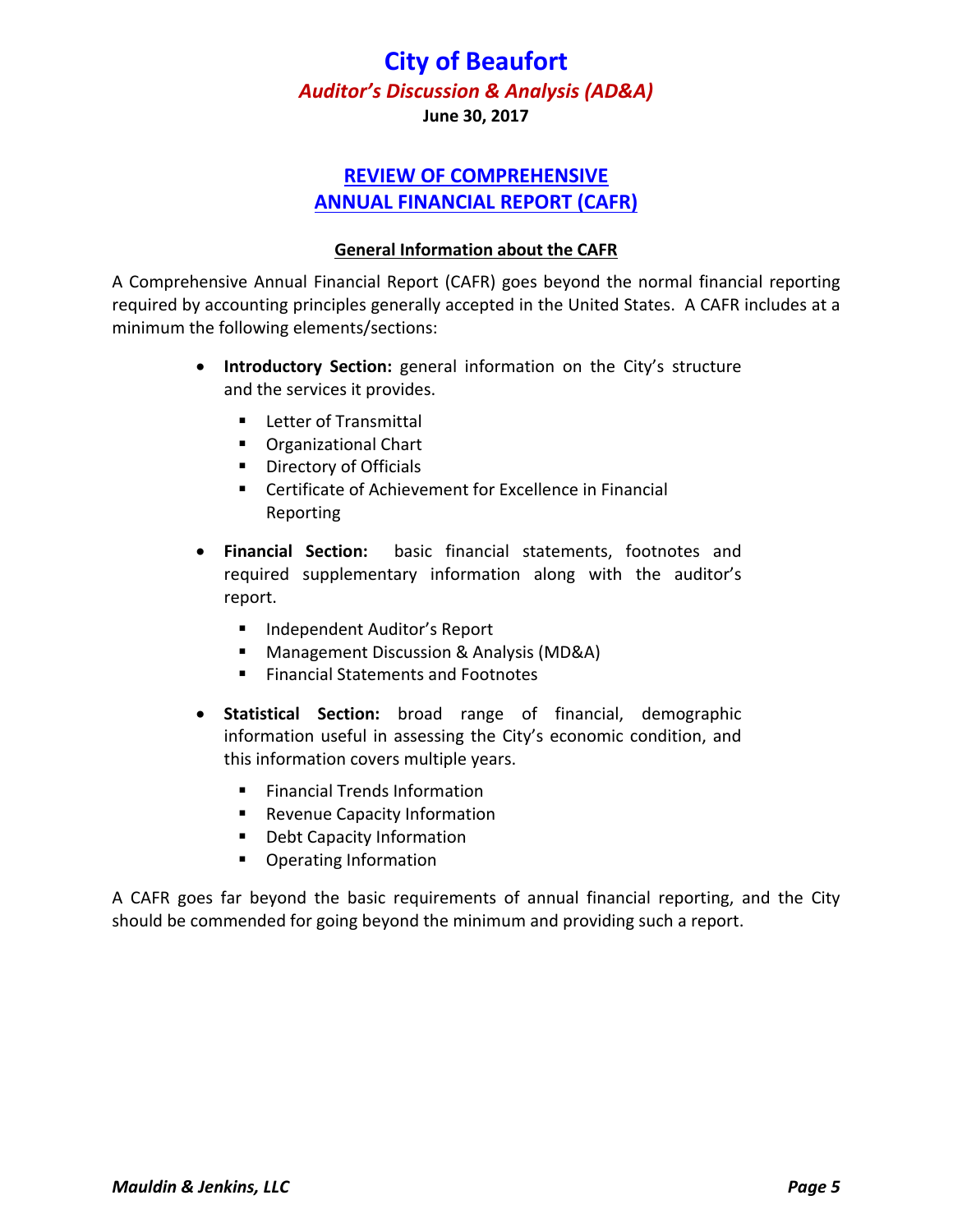**June 30, 2017**

#### **Recognition and Award**

Once completed, the fiscal year 2016 CAFR was submitted to the Government Finance Officers Association (GFOA) for determination if the report would merit the GFOA's Certificate of Achievement for Excellence in Financial Reporting. We are happy to inform everyone that the GFOA did indeed review the CAFR and awarded the City with the sought after Certificate.

The GFOA Certificate has been made a part of the City's 2017 fiscal year CAFR, and is included in the Introductory Section.

#### **OVERVIEW OF FINANCIAL STATEMENTS**

The financial statements as presented to you today include the basic financial statements as well as Management's Discussion and Analysis as prepared by City management.

The City's basic financial statements include three components: (1) government‐wide financial statements; (2) fund financial statements; and (3) notes to the financial statements.

The **government‐wide financial statements** provide a broad overview of all of the City's funds. The *Statement of Net Position* presents information on all assets and liabilities of the City, with the difference between the two reported as net position. The *Statement of Activities* presents information showing how the City's net position changed during the most recent fiscal year. Revenues are categorized as program revenues or general revenues. Expenses are categorized by function.

The **fund financial statements** more closely resemble the financial statements as presented prior to the adoption of GASB Statement No. 34. All of the funds of the City can be divided into three categories: governmental funds, proprietary funds, and fiduciary funds.

#### **General Fund**

Of primary interest to the City is the General Fund, which accounts for the majority of revenues received and funds expended in the operations of the City, including administration, judicial activities, public safety, public works, parks and recreation, and community service. The following charts present the sources of revenues and the expenditures of the General Fund for the fiscal year ended June 30, 2017: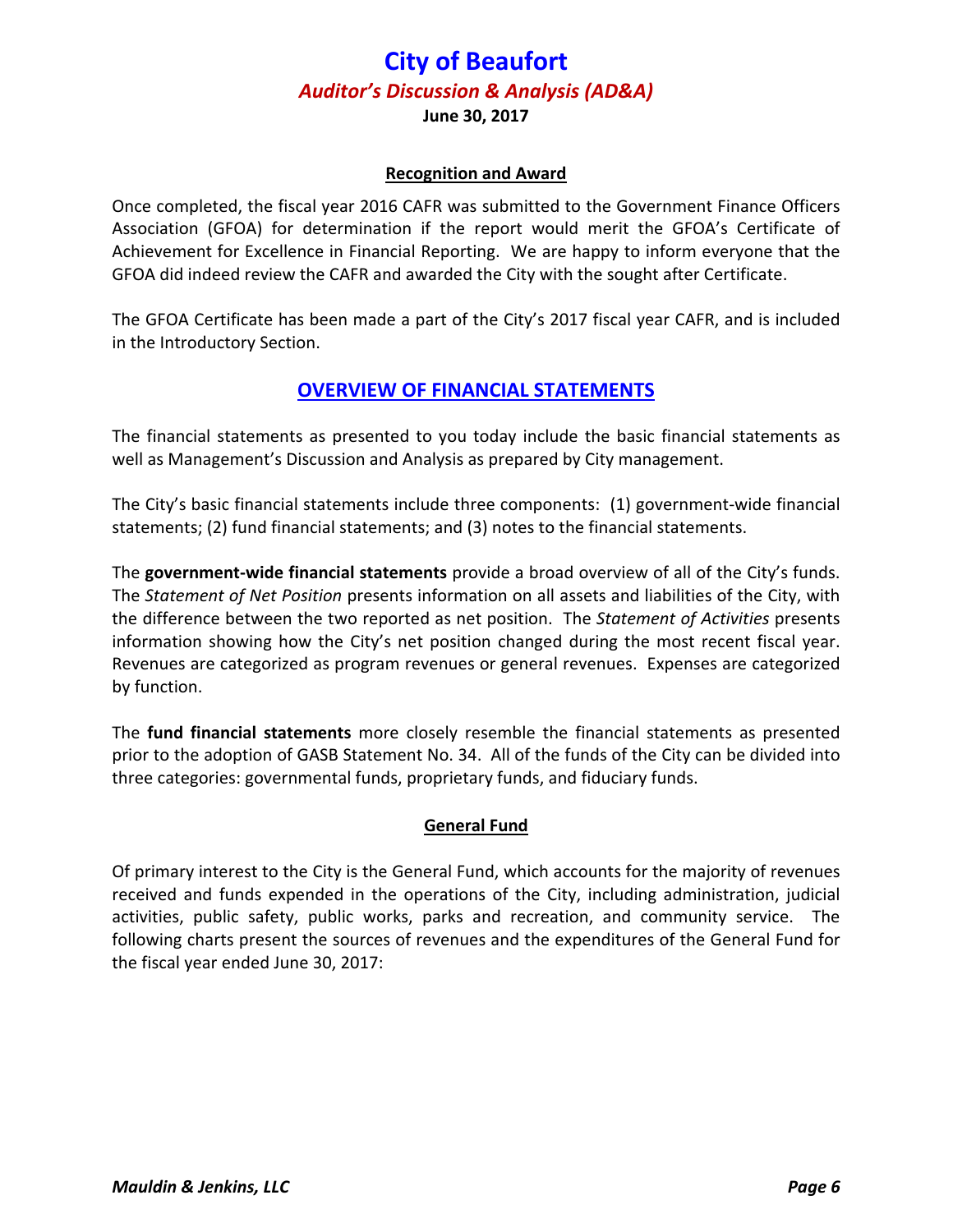# **City of Beaufort**

*Auditor's Discussion & Analysis (AD&A)* 

**June 30, 2017**



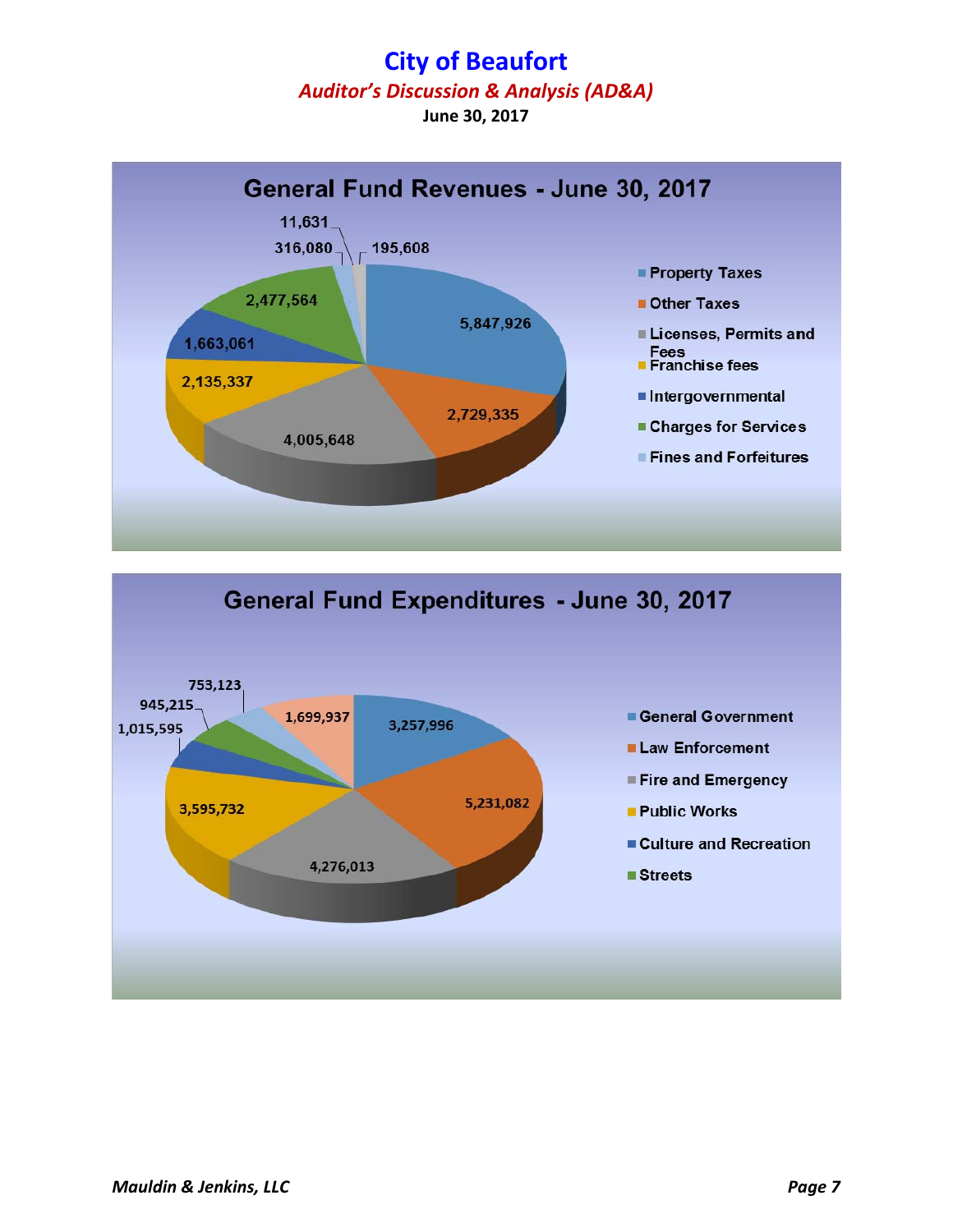Total fund balance of the General Fund at June 30, 2017, was a positive \$10,032,464. Fund balance does not necessarily equal cash on hand and available to spend. Fund balance is the difference between assets and liabilities, only a portion of which is cash available to be spent. While the General Fund has cash and cash equivalents on hand at June 30, 2017, of \$8,332,385, the General Fund also has \$1,036,324 in current liabilities due to outside parties and employees. The City's General Fund also has at June 30, 2017, deferred inflows of resources totaling \$264,823 in unavailable revenues. Additionally, the General Fund incurs expenditures of approximately \$1.7 million per month. A large part of the cash on hand at June 30, 2017, will be needed in subsequent months to fund these expenditures, until the City's property tax revenues are collected in November and December.

The following is a history of the total ending fund balance of the General Fund over the past five years:



#### **Other Governmental Funds**

The City also maintains four special revenue funds (TIF II, the Redevelopment Fund, the State Accommodations Tax Fund, and the Drug Control and Prevention Fund); one capital projects fund, and one permanent fund (the Cemetery Fund). These funds account for revenues derived from specific sources which are legally restricted to finance particular functions or activities.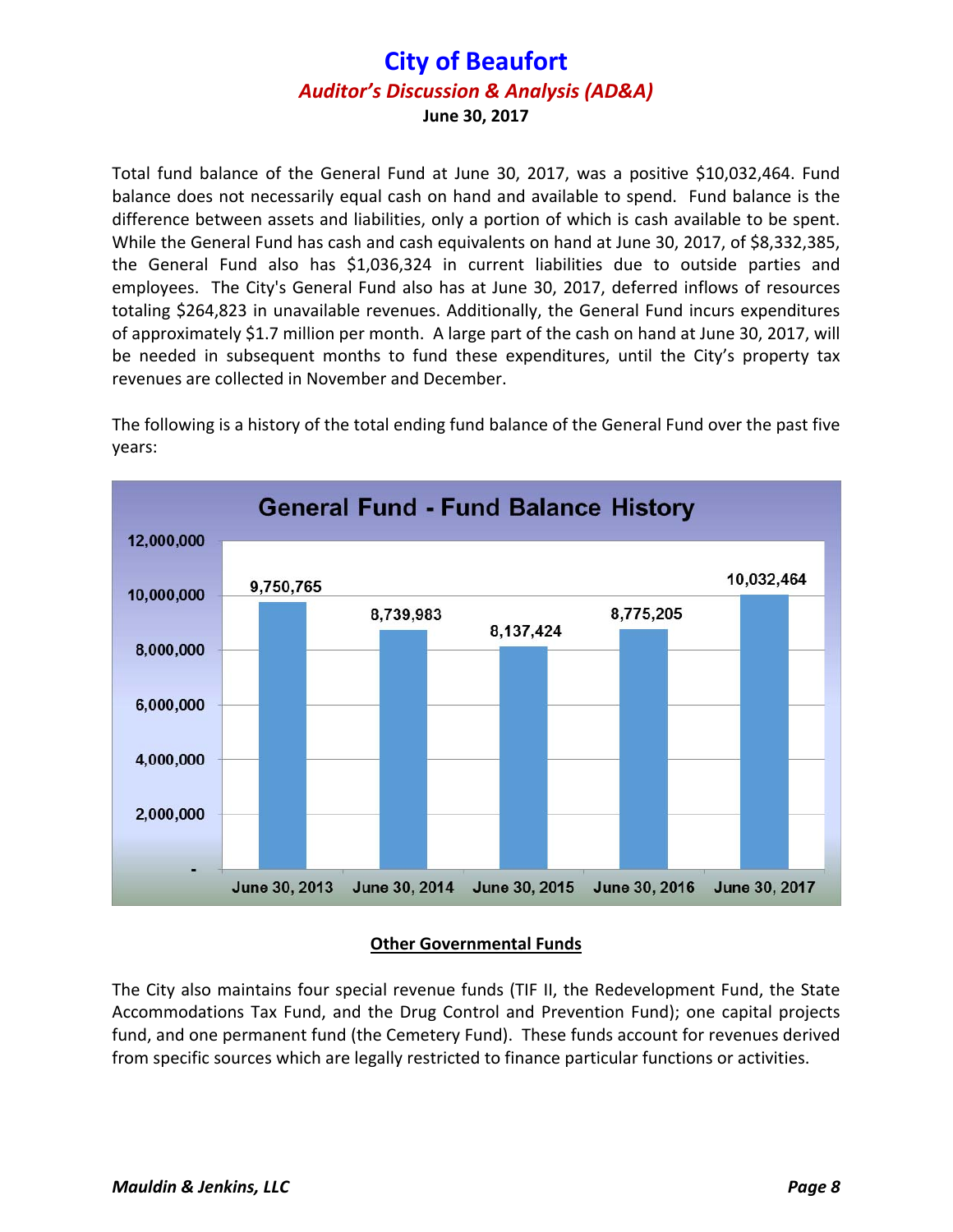**June 30, 2017**

#### **COMPLIANCE REPORT**

The compliance report that is included in the City's CAFR is a report based on our tests of the City's internal controls and compliance with laws, regulations, etc. The report is not intended to provide an opinion, but to provide a form of negative assurance as to the City's internal controls and compliance with applicable rules and regulations. This report and the procedures performed are required by *Government Auditing Standards* as issued by the U. S. Government Accountability Office (GAO).

#### **REQUIRED COMMUNICATIONS**

#### **The Auditor's Responsibility Under** *Government Auditing Standards*  **and Auditing Standards Generally Accepted in the United States of America**

Our audit of the financial statements of the City of Beaufort, South Carolina (the "City") for the year ended June 30, 2017 was conducted in accordance with auditing standards generally accepted in the United States of America and *Government Auditing Standards* issued by the Comptroller General of the United States. Those standards require we plan and perform the audit to obtain reasonable assurance about whether the financial statements are free of material misstatement, whether caused by error, fraudulent financial reporting or misappropriation of assets. An audit includes examining, on a test basis, evidence supporting the amounts and disclosures in the financial statements. An audit also includes assessing the accounting principles used and significant estimates made by management, as well as evaluating the overall financial statement presentation. Accordingly, the audit was designed to obtain reasonable, rather than absolute, assurance about the financial statements. We believe our audit accomplishes that objective.

In accordance with *Government Auditing* Standards, we have also performed tests of controls and compliance with laws and regulations that contribute to the evidence supporting our opinion on the financial statements. However, they do not provide a basis for opining on the City's internal control or compliance with laws and regulations.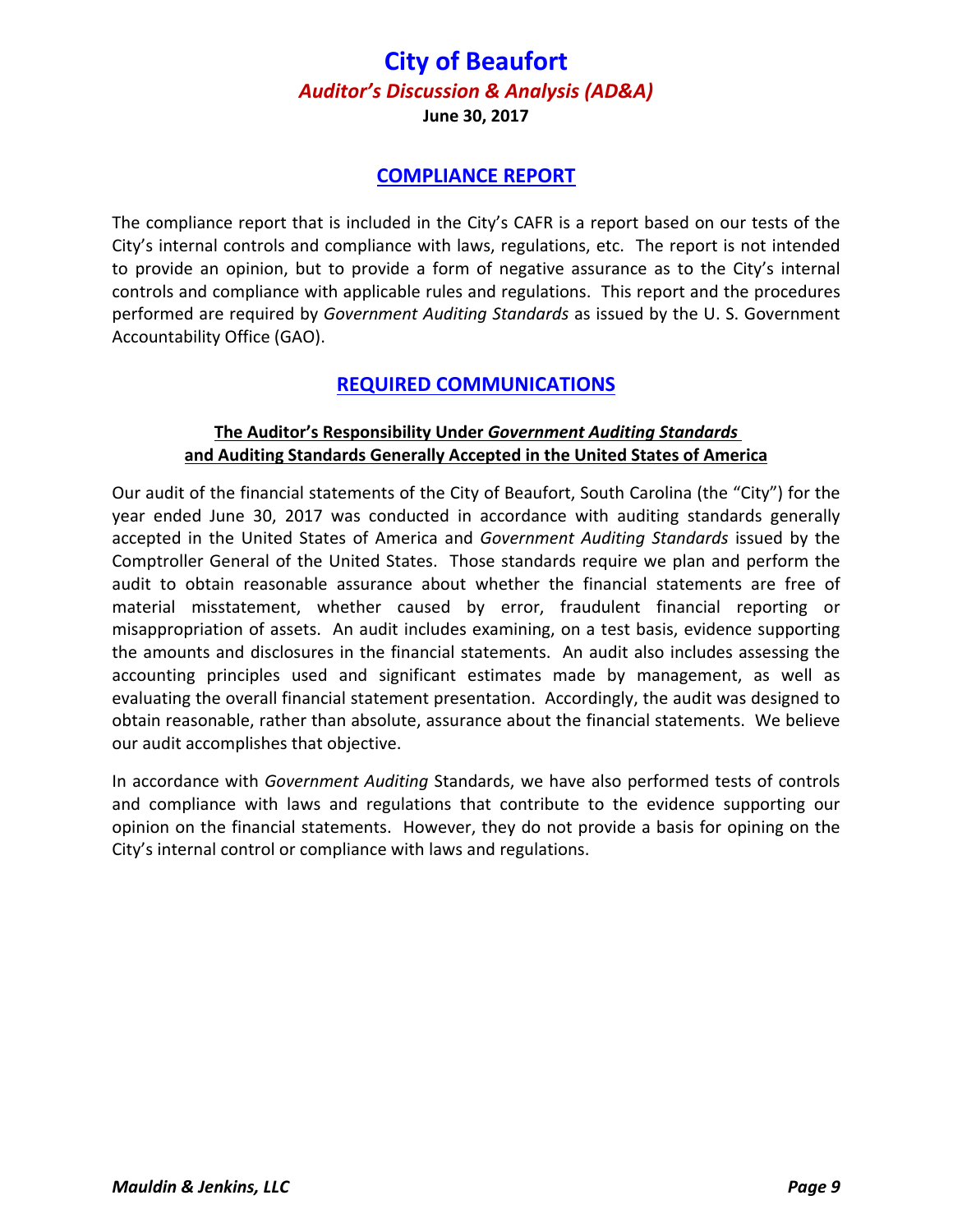**June 30, 2017**

#### **Accounting Policies**

Management has the ultimate responsibility for the appropriateness of the accounting policies used by the City. There are several new accounting standards which will be required to be implemented in the coming years. These are discussed later in this document.

In considering the qualitative aspects of the City's accounting policies, we did not identify any significant or unusual transactions or significant accounting policies in controversial or emerging areas for which there is a lack of authoritative guidance or consensus. The City's policies relative to the timing of recording of transactions are consistent with GAAP and typical government organizations.

#### **Management Judgments and Accounting Estimates**

Accounting estimates are an integral part of the preparation of financial statements and are based upon management's current judgment. The process used by management encompasses their knowledge and experience about past and current events and certain assumptions about future events. Management has informed us they used all the relevant facts available to them at the time to make the best judgments about accounting estimates and we considered this information in the scope of our audit. We considered this information and the qualitative aspects of management's calculations in evaluating the City's significant accounting policies. Estimates significant to the financial statements include such items the estimated lives of depreciable assets, and the estimated allowance for uncollectible accounts.

#### **Financial Statement Disclosures**

The footnote disclosures to the financial statements are also an integral part of the financial statements. The process used by management to accumulate the information included in the disclosures was the same process used in accumulating the financial statements, and the accounting policies described above are included in those disclosures. The overall neutrality, consistency, and clarity of the disclosures was considered as part our audit and in forming our opinion on the financial statements.

#### **Significant Difficulties Encountered in Performing the Audit**

We encountered no difficulties in dealing with management relating to the performance of the audit.

#### **Disagreements with Management**

We encountered no disagreements with management over the application of significant accounting principles, the basis for management's judgments on significant matters, the scope of the audit or significant disclosures to be included in the financial statements.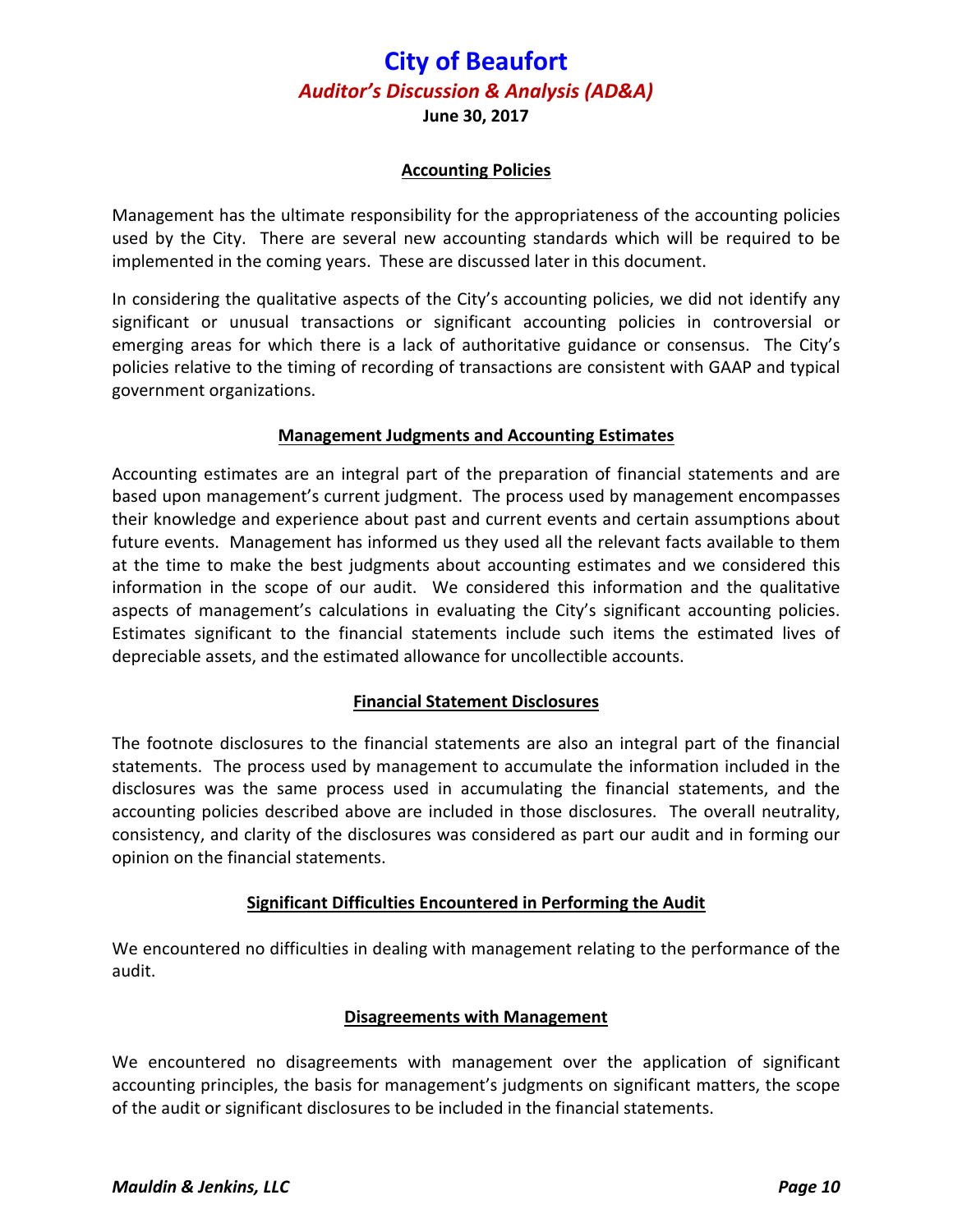#### **June 30, 2017**

#### **Representation from Management**

We requested written representations from management relating to the accuracy of information included in the financial statements and the completeness and accuracy of various information requested by us, during the audit. Management provided those written representations without a problem.

#### **Management's Consultations with Other Accountants**

We are not aware of any consultations management had with other accountants about accounting or auditing matters.

#### **Significant Issues Discussed with Management**

There were no significant issues discussed with management related to business conditions, plans, or strategies that may have affected the risk of material misstatement of the financial statements. We are not aware of any consultations management had with us or other accountants about accounting or auditing matters. No major issues were discussed with management prior to our retention to perform the aforementioned audit.

#### **Audit Adjustments**

During our audit of the City's basic financial statements as of and for the year ended June 30, 2017, the only adjustments posted were proposed and prepared by management.

#### **Uncorrected Misstatements**

We had no passed adjustments.

#### **Other Information in Documents Containing Audited Financial Statements**

We are not aware of any other documents that contain the audited basic financial statements. If such documents were to be published, we would have a responsibility to determine that such financial information was not materially inconsistent with the audited statements of the City.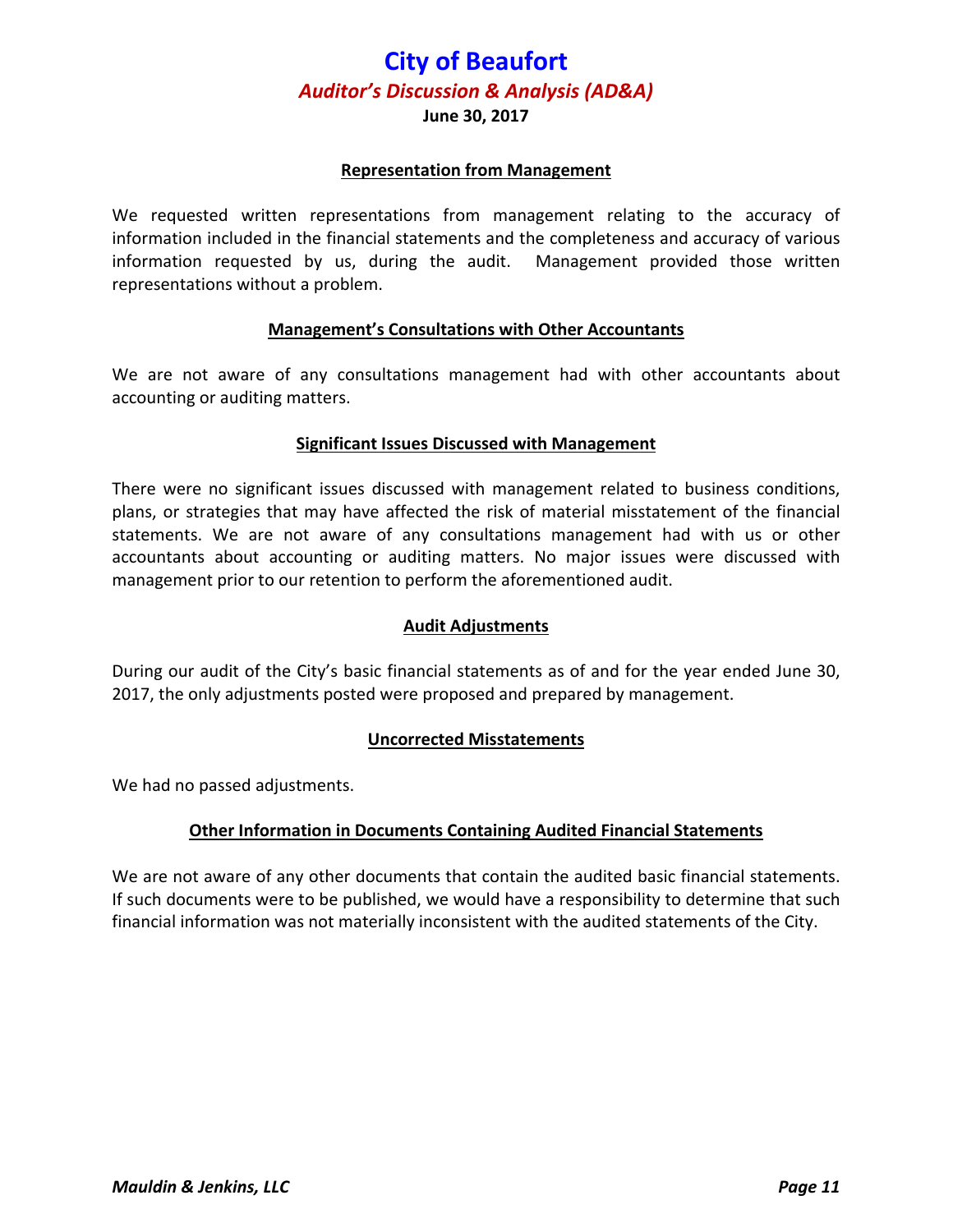**June 30, 2017**

#### **Independence**

We are independent of the City, and all related organizations, in accordance with auditing standards promulgated by the American Institute of Public Accountants and *Government Auditing Standards*, issued by the Comptroller General of the United States.

#### **Other Matters for Communication to the Board and Management**

During our audit of the financial statements as of and for the year ended June 30, 2017, we noted other matters which we wish to communicate to you in an effort to keep the City abreast of accounting matters that could present challenges in financial reporting in future periods.

#### **1) New Governmental Accounting Standards Board (GASB) Pronouncements**



As has been the case for the past 10 years, GASB has issued several other new pronouncements which will be effective in future years. The following is a brief summary of the new standards:

**a) Statement No. 74,** *Financial Reporting for Postemployment Benefit Plans Other Than Pension Plans* was issued in June of 2015, and is effective for financial statements for periods beginning after June 15, 2016 resulting in the City's fiscal year ending June 30, 2017. This statement could easily be described as the GASB No. 67 for postemployment benefit plans due to the fact that it will closely follow the provisions of GASB No. 67 for pension plans.

The objective of this statement is to improve the usefulness of information about postemployment benefits other than pensions (other postemployment benefits or OPEB) included in the general purpose external financial reports of state and local governmental OPEB plans for making decisions and assessing accountability. This statement results from a comprehensive review of the effectiveness of existing standards of accounting and financial reporting for all postemployment benefits (pensions and OPEB) with regard to providing decision‐useful information, supporting assessments of accountability and inter‐period equity, and creating additional transparency.

This statement replaces Statements No. 43, *Financial Reporting for Post‐ employment Benefit Plans Other Than Pension Plans,* as amended, and No. 57, *OPEB Measurements by Agent Employers and Agent Multiple‐Employer Plans.* It also includes requirements for defined contribution OPEB plans that replace the requirements for those OPEB plans in Statement No. 25, *Financial Reporting for Defined Benefit Pension Plans and Note Disclosures for Defined Contribution Plans,* as amended, Statement No. 43, and Statement No. 50, *Pension Disclosures.*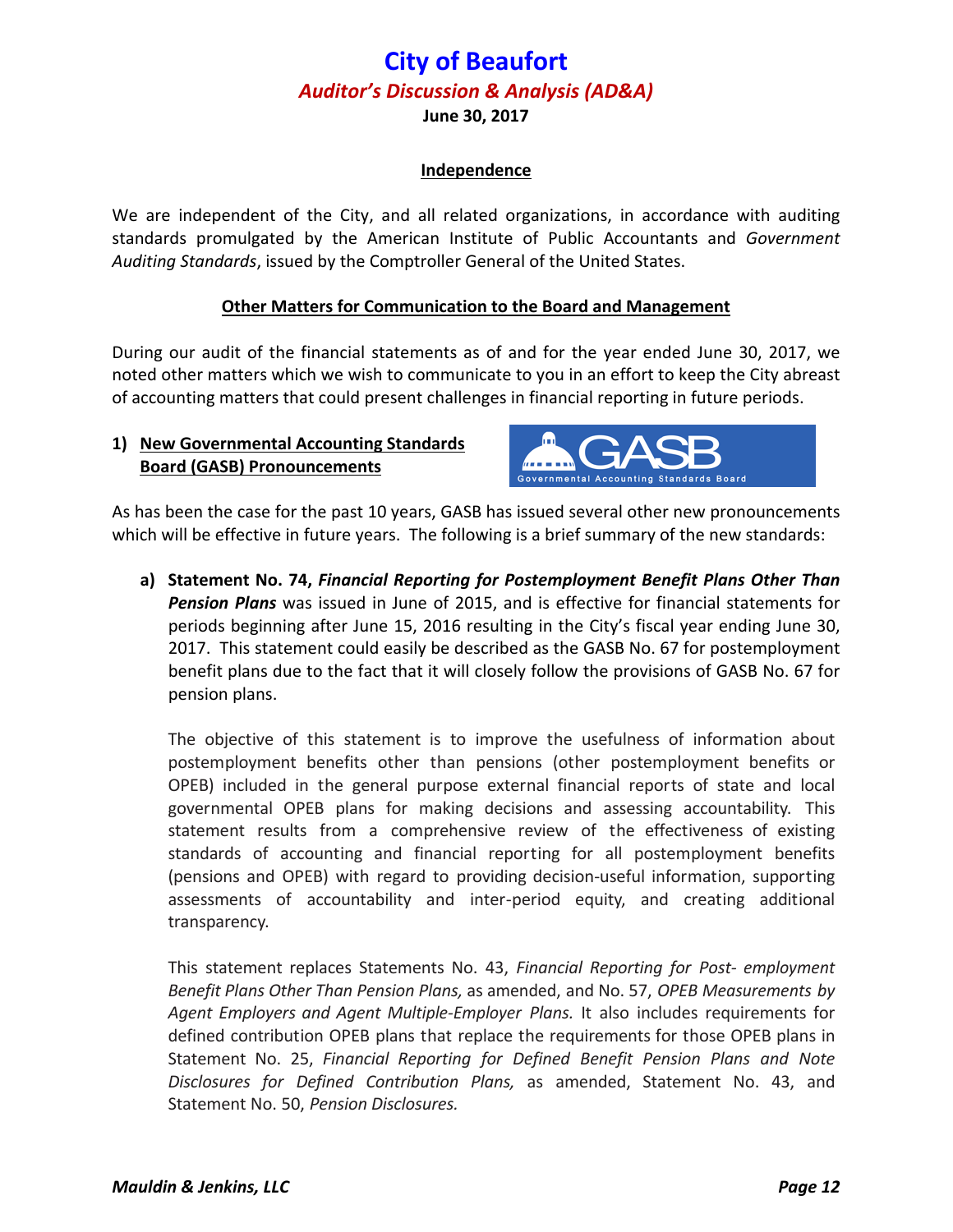The scope of this statement includes OPEB plans (defined benefit and defined contribution) administered through trusts that meet the following criteria:

- Contributions from employers and non‐employer contributing entities to the OPEB plan and earnings on those contributions are irrevocable;
- OPEB plan assets are dedicated to providing OPEB to plan members in accordance with the benefit terms;
- OPEB plan assets are legally protected from the creditors of employers, non‐ employer contributing entities, and the OPEB plan administrator. If the plan is a defined benefit OPEB plan, plan assets also are legally protected from creditors of the plan members.

The requirements of this statement will improve financial reporting primarily through enhanced note disclosures and schedules of required supplementary information that will be presented by OPEB plans that are administered through trusts that meet the specified criteria. The new information will enhance the decision-usefulness of the financial reports of those OPEB plans, their value for assessing accountability, and their transparency by providing information about measures of net OPEB liabilities and explanations of how and why those liabilities changed from year to year.

The net OPEB liability information, including ratios, will offer an up‐to‐date indication of the extent to which the total OPEB liability is covered by the fiduciary net position of the OPEB plan. The comparability of the reported information for similar types of OPEB plans will be improved by the changes related to the attribution method used to determine the total OPEB liability.

The contribution schedule will provide measures to evaluate decisions related to the assessment of contribution rates in comparison with actuarially determined rates, if such rates are determined. In addition, new information about rates of return on OPEB plan investments will inform financial report users about the effects of market conditions on the OPEB plan's assets over time and provide information for users to assess the relative success of the OPEB plan's investment strategy and the relative contribution that investment earnings provide to the OPEB plan's ability to pay benefits to plan members when they come due.

**b) Statement No. 75,** *Accounting and Financial Reporting for Postemployment Benefits Other Than Pensions* was issued in June of 2015, and is effective for financial statements for periods beginning after June 15, 2017 resulting in the City's fiscal year ending June 30, 2018. This statement could easily be described as the GASB No. 68 for postemployment benefit plans due to the fact that it will closely follow the provisions of GASB No. 68 for pension plans.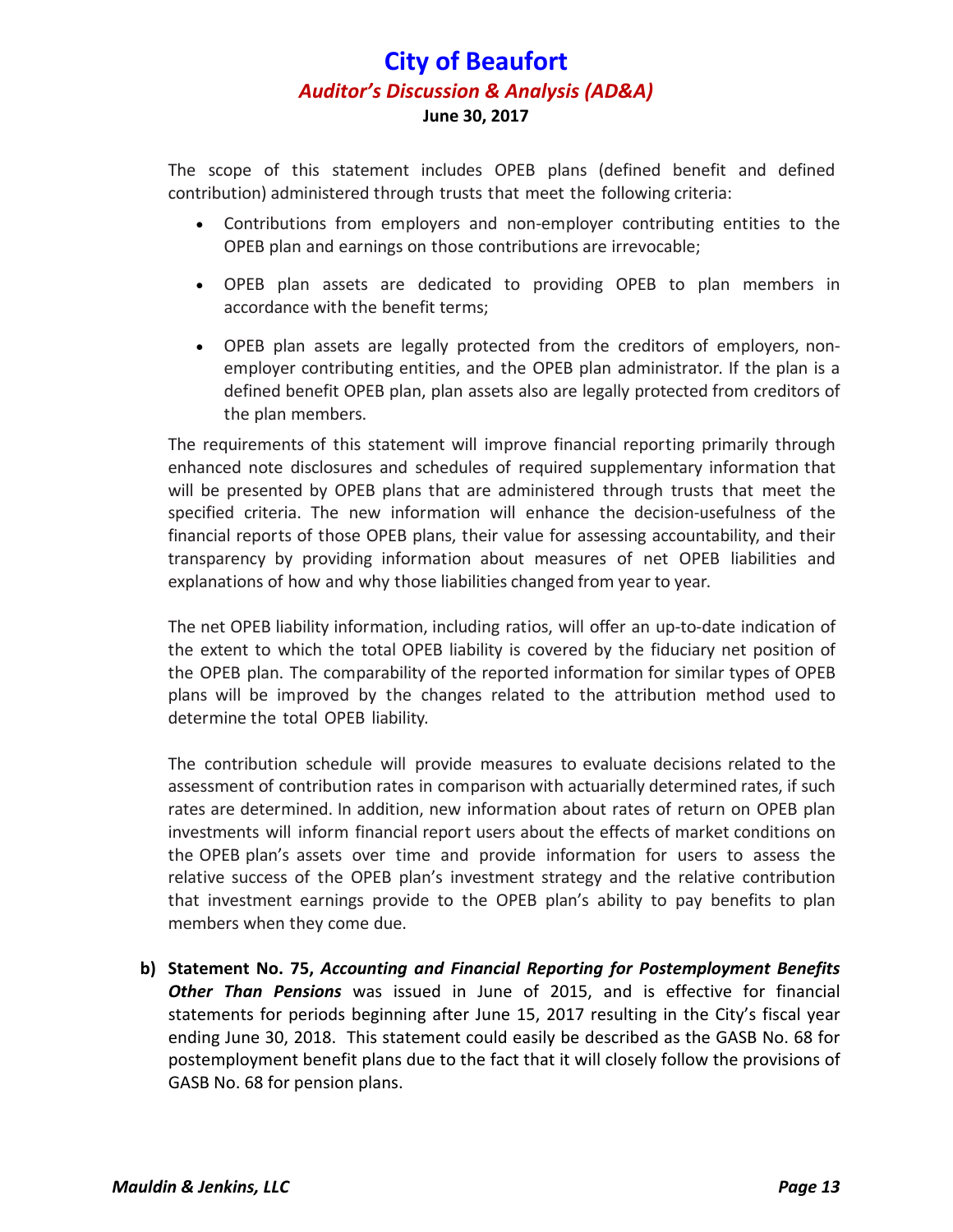The primary objective of this statement is to improve accounting and financial reporting by state and local governments for postemployment benefits other than pensions (other postemployment benefits or OPEB). It also improves information provided by state and local governmental employers about financial support for OPEB that is provided by other entities. This statement results from a comprehensive review of the effectiveness of existing standards of accounting and financial reporting for all postemployment benefits (pensions and OPEB) with regard to providing decision‐useful information, supporting assessments of accountability and inter‐period equity, and creating additional transparency.

This statement replaces the requirements of Statements No. 45, *Accounting and Financial Reporting by Employers for Postemployment Benefits Other Than Pensions,* as amended, and No. 57, *OPEB Measurements by Agent Employers and Agent Multiple‐Employer Plans,* for OPEB. Statement No. 74, *Financial Reporting for Postemployment Benefit Plans Other Than Pension Plans,* establishes new accounting and financial reporting requirements for OPEB plans.

The scope of this statement addresses accounting and financial reporting for OPEB that is provided to the employees of state and local governmental employers. This statement establishes standards for recognizing and measuring liabilities, deferred outflows of resources, deferred inflows of resources, and expense/expenditures. For defined benefit OPEB, this statement identifies the methods and assumptions that are required to be used to project benefit payments, discount projected benefit payments to their actuarial present value, and attribute that present value to periods of employee service. Note disclosure and required supplementary information requirements about defined benefit OPEB also are addressed.

In addition, this statement details the recognition and disclosure requirements for employers with payables to defined benefit OPEB plans that are administered through trusts that meet the specified criteria and for employers whose employees are provided with defined contribution OPEB. This statement also addresses certain circumstances in which a non-employer entity provides financial support for OPEB of employees of another entity.

In this statement, distinctions are made regarding the particular requirements depending upon whether the OPEB plans through which the benefits are provided are administered through trusts that meet the following criteria:

- Contributions from employers and non‐employer contributing entities to the OPEB plan and earnings on those contributions are irrevocable;
- OPEB plan assets are dedicated to providing OPEB to plan members in accordance with the benefit terms;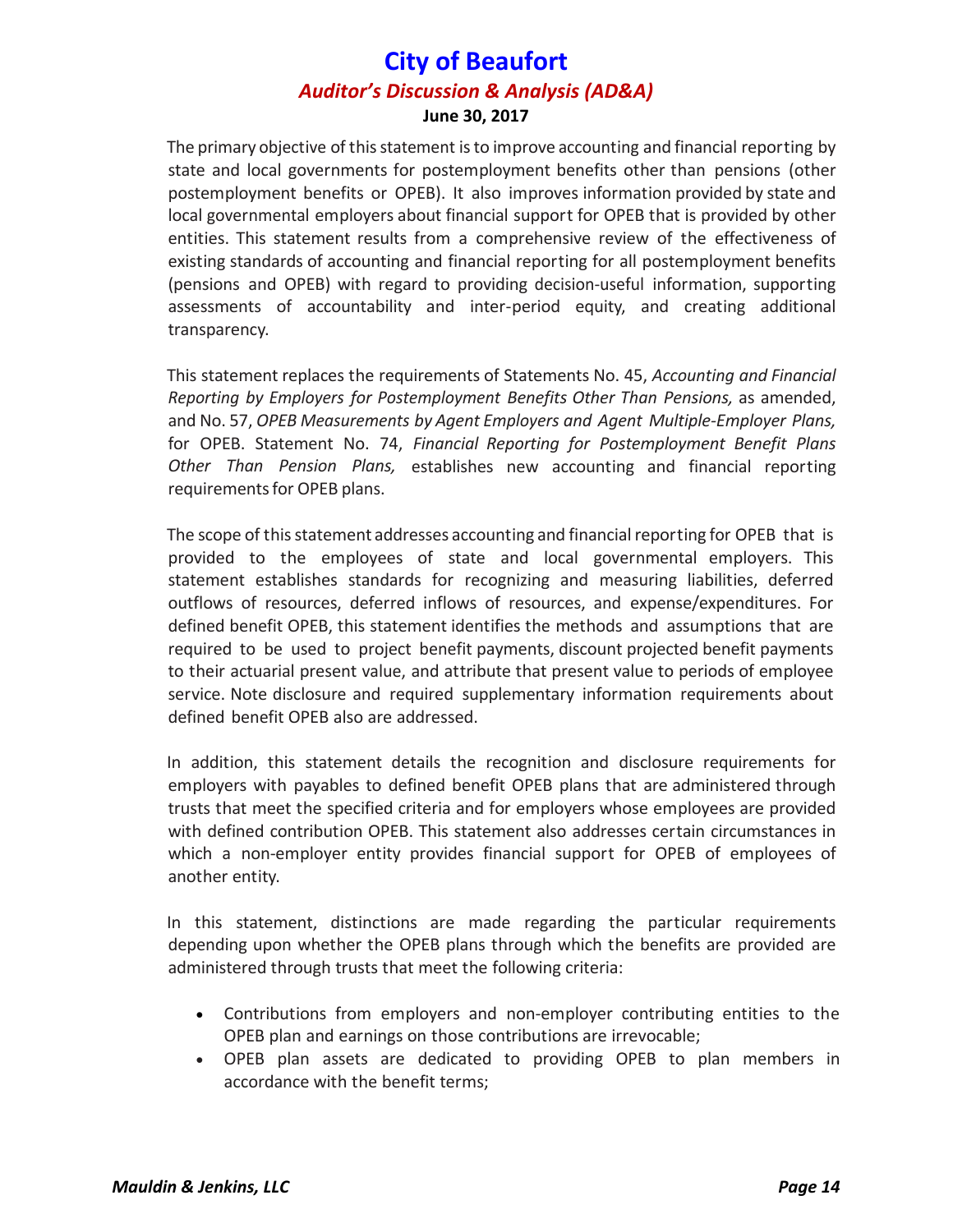OPEB plan assets are legally protected from the creditors of employers, non‐ employer contributing entities, the OPEB plan administrator, and the plan members.

The requirements of this statement will improve the decision‐usefulness of information in employer and governmental non‐employer contributing entity financial reports and will enhance its value for assessing accountability and inter-period equity by requiring recognition of the entire OPEB liability and a more comprehensive measure of OPEB expense. Decision-usefulness and accountability also will be enhanced through new note disclosures and required supplementary information.

**c) Statement No. 81,** *Irrevocable Split‐Interest Agreements* was issued in March of 2016, and is effective for financial statements for periods beginning after December 15, 2016 resulting in the City's fiscal year ending June 30, 2018.

Irrevocable split‐interest agreements (which are prevalent at colleges and universities) whereby split-interest agreements in which an asset is given to a government in trust. During stated term of the trust the income generated by the trust goes to the donor and when the trust ends then the assets become the governments. We do not expect this pronouncement to affect the financial reporting of the City.

- **d) Statement No. 82,** *Pension Plans* was issued in April 2016, and is effective for the first reporting period in which the City's pension plan's measurement date is on or after June 15, 2017. No real significant matters noted in this standard which addresses:
	- Presentation of payroll‐related measures in the Required Supplementary Information of the annual audited financial report. Covered payroll is defined as the payroll on which contributions are based;
	- Selection of actuarial assumptions. Any deviation from guidance of Actuarial Standards Board is not in conformity with GASB No. 67 & 68;
	- Classification of payments made by employers to satisfy contribution requirements:
		- Payments made by employer to satisfy contribution requirements that are identified as plan member contributions should be classified as "plan member contributions" for GASB No. 67, and as "employee contributions" for GASB No. 68; and,
		- Expense to be classified as other compensation elements.
- **e) Statement No. 83,** *Certain Asset Retirement Obligations* was issued in November 2016, and is effective for the first reporting period beginning after June 15, 2018. An asset retirement obligation (ARO) is a legally enforceable liability associated with the retirement of a tangible capital asset. This statement establishes the criteria for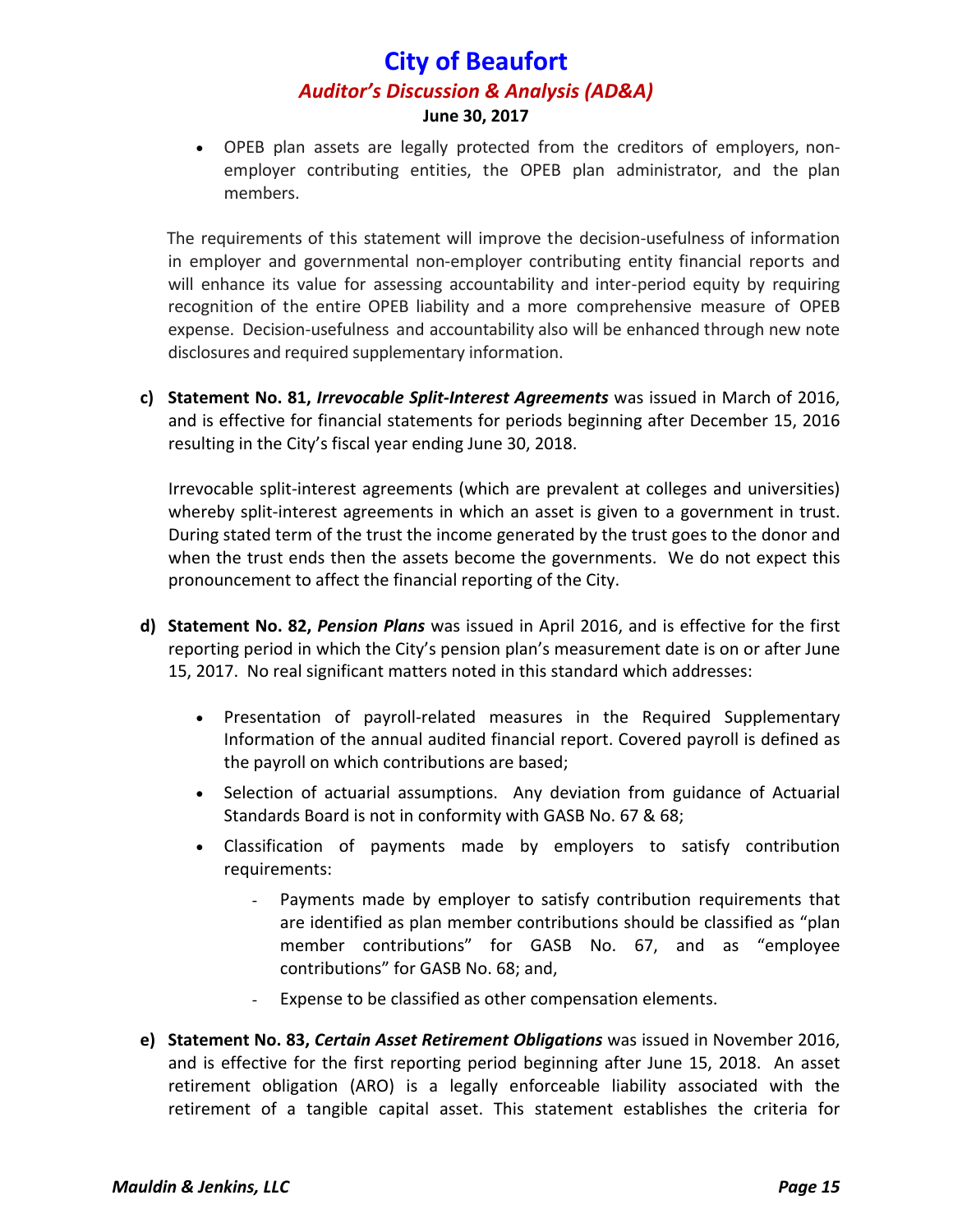determining the timing and pattern of recognition of a liability and a corresponding deferred outflow of resources for ARO's. Timing could be based on the occurrence of external laws, regulations, contracts or court judgments. Examples include the closure of a nuclear reactor or a sewage treatment facility. This statement addresses the financial reporting and accounting as well as the respective disclosures relative to ARO's.

**f) Statement No. 84,** *Fiduciary Activities* was issued in January 2017 and is effective for the first reporting period beginning after December 15, 2018. This statement establishes criteria for identifying fiduciary activities with a focus on: 1) whether a government is controlling the assets of the fiduciary activity; and, 2) the beneficiaries with whom a fiduciary relationship exists.

Further, this statement describes four (4) fiduciary funds that should be reported, if applicable: 1) pension and other employee benefit trust funds; 2) investment trust funds; 3) private-purpose trust funds; and, 4) custodial funds. Custodial funds generally should report fiduciary activities that are not held in a trust or equivalent arrangement that meets specific criteria.

- **g) Statement No. 85,** *Omnibus 2017* was issued in March 2017 and is effective for the first reporting period beginning after June 15, 2017. This Statement addresses a variety of topics including issues related to:
	- Component Units blending a component unit in circumstances in which the primary government is a business‐type activity that reports in a single column for financial statement presentation;
	- Goodwill reporting amounts previously reported as goodwill and "negative" goodwill;
	- Real Estate classifying real estate held by insurance entities;
	- Fair Value Measurement and Application measuring certain money market investments and participating interest earning investment contracts at amortized cost;
	- Postemployment benefits (pensions and other postemployment benefits [OPEB]):
		- Timing of the measurement of pension or OPEB liabilities and expenditures recognized in financial statements prepared using the current financial resources measurement focus;
		- Recognizing on-behalf payments for pensions or OPEB in employer financial statements;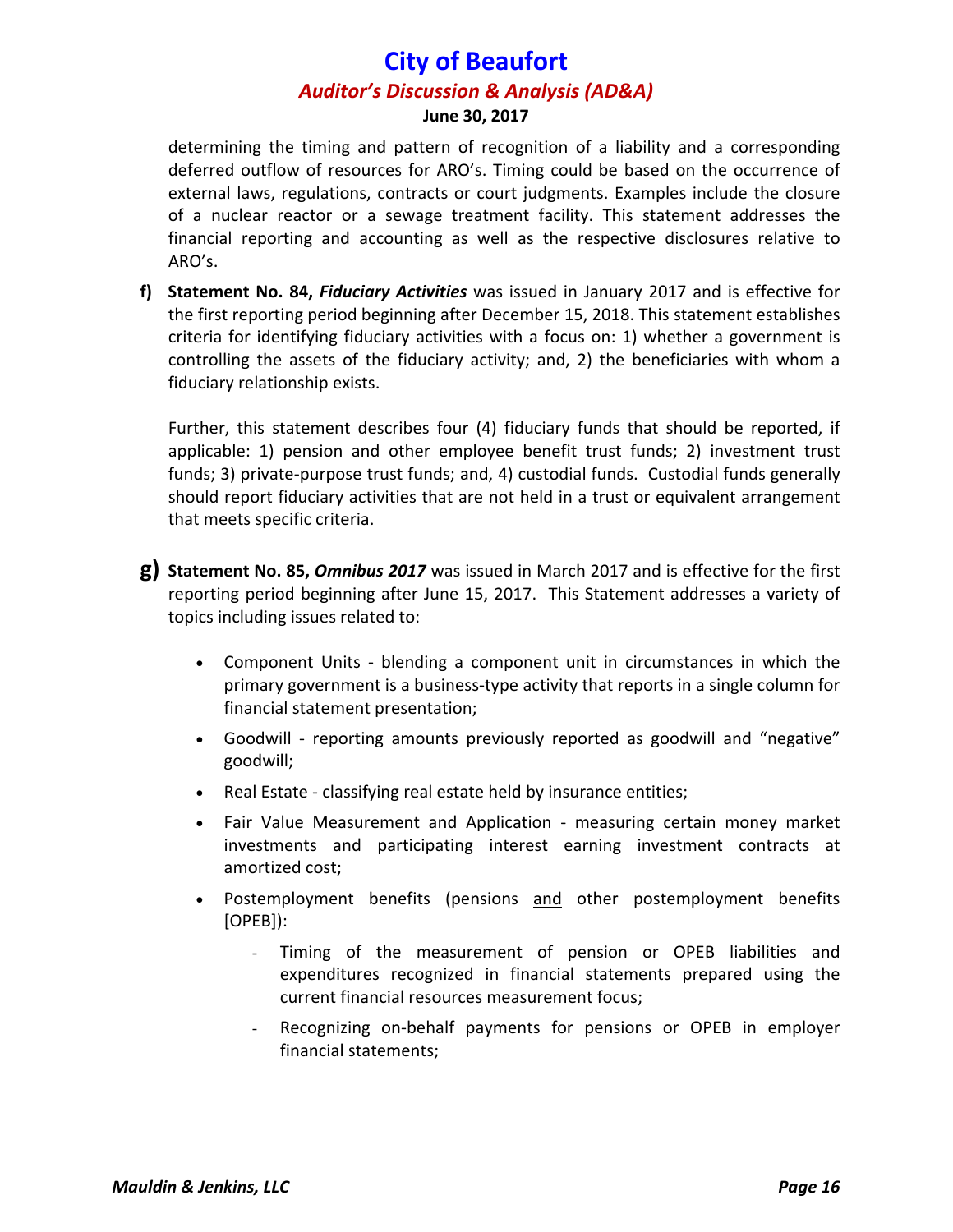- Presenting payroll-related measures in required supplementary information for purposes of reporting by OPEB plans and employers that provide OPEB;
- Classifying employer‐paid member contributions for OPEB;
- Simplifying certain aspects of the alternative measurement method for OPEB; and,
- Accounting and financial reporting for OPEB provided through certain multiple‐employer defined benefit OPEB plans.
- **h) Statement No. 86,** *Certain Debt Extinguishment Issues* was issued in May 2017 and is effective for the first reporting period beginning after June 15, 2017. The primary objective of this Statement is to improve consistency in accounting and financial reporting for in‐substance defeasance of debt by providing guidance for transactions in which cash and other monetary assets acquired with only existing resources (resources other than the proceeds of refunding debt) are placed into an irrevocable trust for the sole purpose of extinguishing debt. This Statement also addresses prepaid insurance on debt that is extinguished and the notes to financial statements for debt that is in‐ substance defeased.
- **i) Statement No. 87,** *Leases* was issued in June 2017 and is effective for the first reporting period beginning after December 15, 2019. This Statement increases the usefulness of governments' financial statements by requiring recognition of certain lease assets and liabilities for leases that previously were classified as operating leases and recognized as inflows of resources or outflows of resources based on the payment provisions of the contract. It establishes a single model for lease accounting based on the principle that a lease is the financing of the right to use an underlying asset.

Under this Statement, a lessee is required to recognize a lease liability and an intangible right-to-use lease asset, and a lessor is required to recognize a lease receivable and a deferred inflow of resources, thereby enhancing the relevance and consistency of information about governments' leasing activities.

*Definition of a Lease:* A lease is defined as a contract that conveys control of the right to use another entity's nonfinancial asset (the underlying asset) as specified in the contract for a period of time in an exchange or exchange‐like transaction. Examples of nonfinancial assets include buildings, land, vehicles, and equipment. Any contract that meets this definition should be accounted for under the leases guidance, unless specifically excluded in this Statement.

**Lease Term:** The lease term is defined as the period during which a lessee has a noncancelable right to use an underlying asset, plus the following periods, if applicable: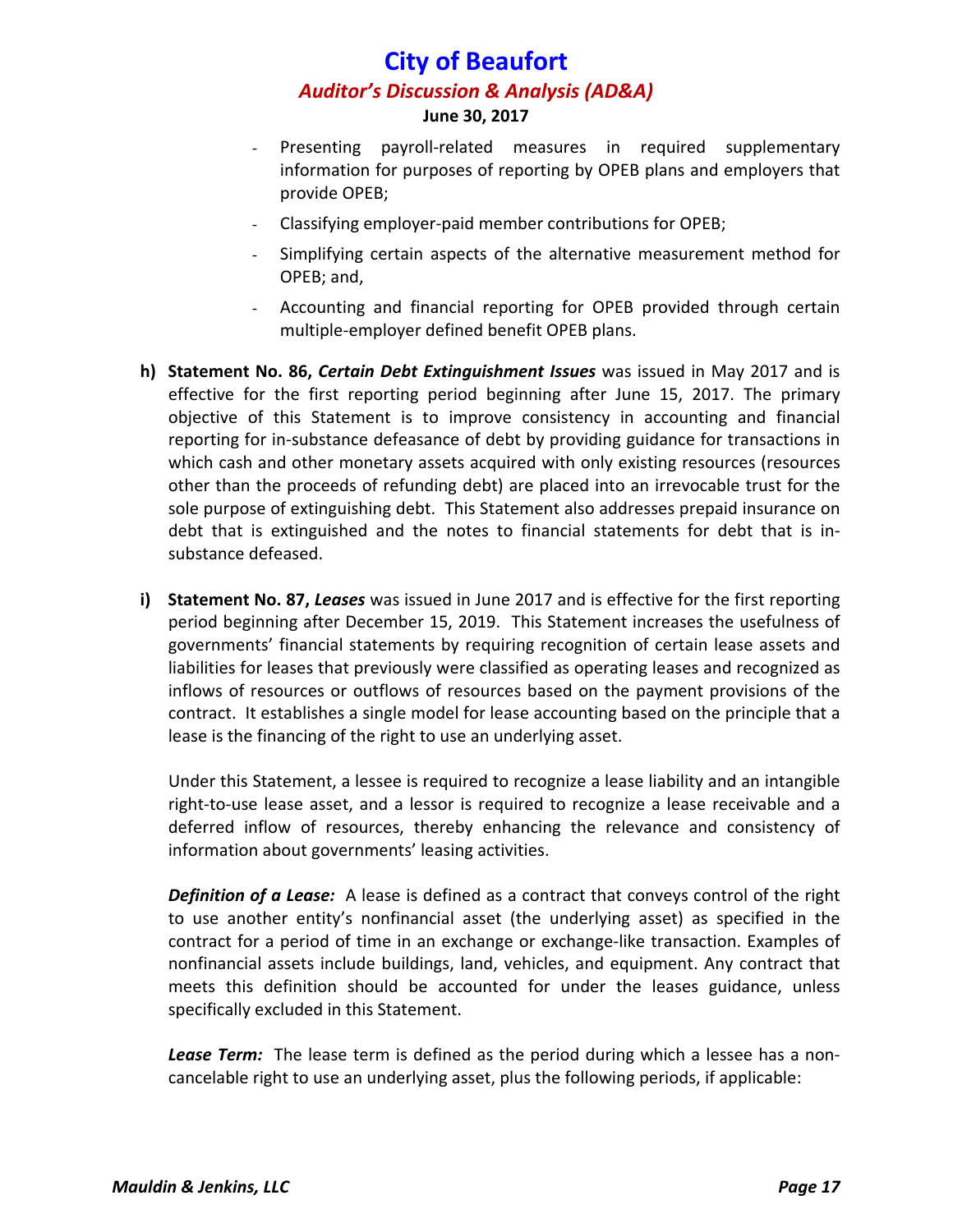- Periods covered by a lessee's option to extend the lease if it is reasonably certain, based on all relevant factors, that the lessee will exercise that option;
- Periods covered by a lessee's option to terminate the lease if it is reasonably certain, based on all relevant factors, that the lessee will not exercise that option;
- Periods covered by a lessor's option to extend the lease if it is reasonably certain, based on all relevant factors, that the lessor will exercise that option;
- Periods covered by a lessor's option to terminate the lease if it is reasonably certain, based on all relevant factors, that the lessor will not exercise that option.

A fiscal funding or cancellation clause should affect the lease term only when it is reasonably certain that the clause will be exercised. Lessees and lessors should reassess the lease term only if one or more of the following occur:

- The lessee or lessor elects to exercise an option even though it was previously determined that it was reasonably certain that the lessee or lessor would not exercise that option;
- The lessee or lessor elects not to exercise an option even though it was previously determined that it was reasonably certain that the lessee or lessor would exercise that option;
- An event specified in the lease contract that requires an extension or termination of the lease takes place.

*Short‐Term Leases:* A short‐term lease is defined as a lease that, at the commencement of the lease term, has a maximum possible term under the lease contract of 12 months (or less), including any options to extend, regardless of their probability of being exercised. Lessees and lessors should recognize short‐term lease payments as outflows of resources or inflows of resources, respectively, based on the payment provisions of the lease contract.

**Lessee Accounting:** A lessee should recognize a lease liability and a lease asset at the commencement of the lease term, unless the lease is a short-term lease or it transfers ownership of the underlying asset. The lease liability should be measured at the present value of payments expected to be made during the lease term (less any lease incentives). The lease asset should be measured at the amount of the initial measurement of the lease liability, plus any payments made to the lessor at or before the commencement of the lease term and certain direct costs.

A *lessee* should reduce the lease liability as payments are made and recognize an outflow of resources (for example, expense) for interest on the liability. The lessee should amortize the lease asset in a systematic and rational manner over the shorter of the lease term or the useful life of the underlying asset. The notes to financial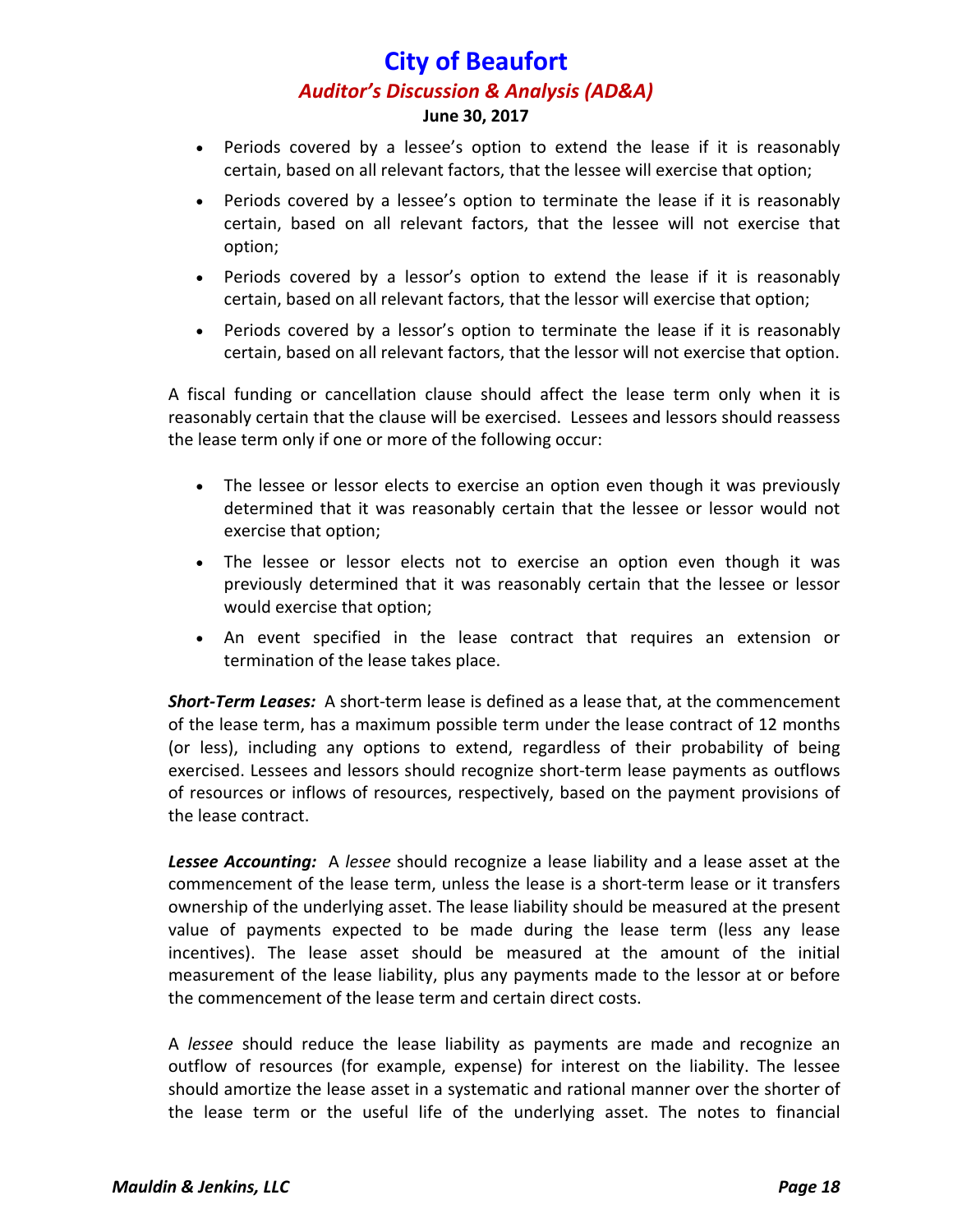statements should include a description of leasing arrangements, the amount of lease assets recognized, and a schedule of future lease payments to be made.

**Lessor Accounting:** A lessor should recognize a lease receivable and a deferred inflow of resources at the commencement of the lease term, with certain exceptions for leases of assets held as investments, certain regulated leases, short‐term leases, and leases that transfer ownership of the underlying asset. A lessor should not derecognize the asset underlying the lease. The lease receivable should be measured at the present value of lease payments expected to be received during the lease term. The deferred inflow of resources should be measured at the value of the lease receivable plus any payments received at or before the commencement of the lease term that relate to future periods.

A lessor should recognize interest revenue on the lease receivable and an inflow of resources (for example, revenue) from the deferred inflows of resources in a systematic and rational manner over the term of the lease. The notes to financial statements should include a description of leasing arrangements and the total amount of inflows of resources recognized from leases.

*Contracts with Multiple Components and Contract Combinations:*  Generally, a government should account for the lease and non‐lease components of a lease as separate contracts. If a lease involves multiple underlying assets, lessees and lessors in certain cases should account for each underlying asset as a separate lease contract. To allocate the contract price to different components, lessees and lessors should use contract prices for individual components as long as they do not appear to be unreasonable based on professional judgment, or use professional judgment to determine their best estimate if there are no stated prices or if stated prices appear to be unreasonable. If determining a best estimate is not practicable, multiple components in a lease contract should be accounted for as a single lease unit. Contracts that are entered into at or near the same time with the same counterparty and that meet certain criteria should be considered part of the same lease contract and should be evaluated in accordance with the guidance for contracts with multiple components.

*Lease Modifications and Terminations:* An *amendment* to a lease contract should be considered a lease modification, unless the lessee's right to use the underlying asset decreases, in which case it would be a partial or full lease termination. A lease termination should be accounted for by reducing the carrying values of the lease liability and lease asset by a lessee, or the lease receivable and deferred inflows of resources by the lessor, with any difference being recognized as a gain or loss. A lease modification that does not qualify as a separate lease should be accounted for by re‐measuring the lease liability and adjusting the related lease asset by a lessee and re‐measuring the lease receivable and adjusting the related deferred inflows of resources by a lessor.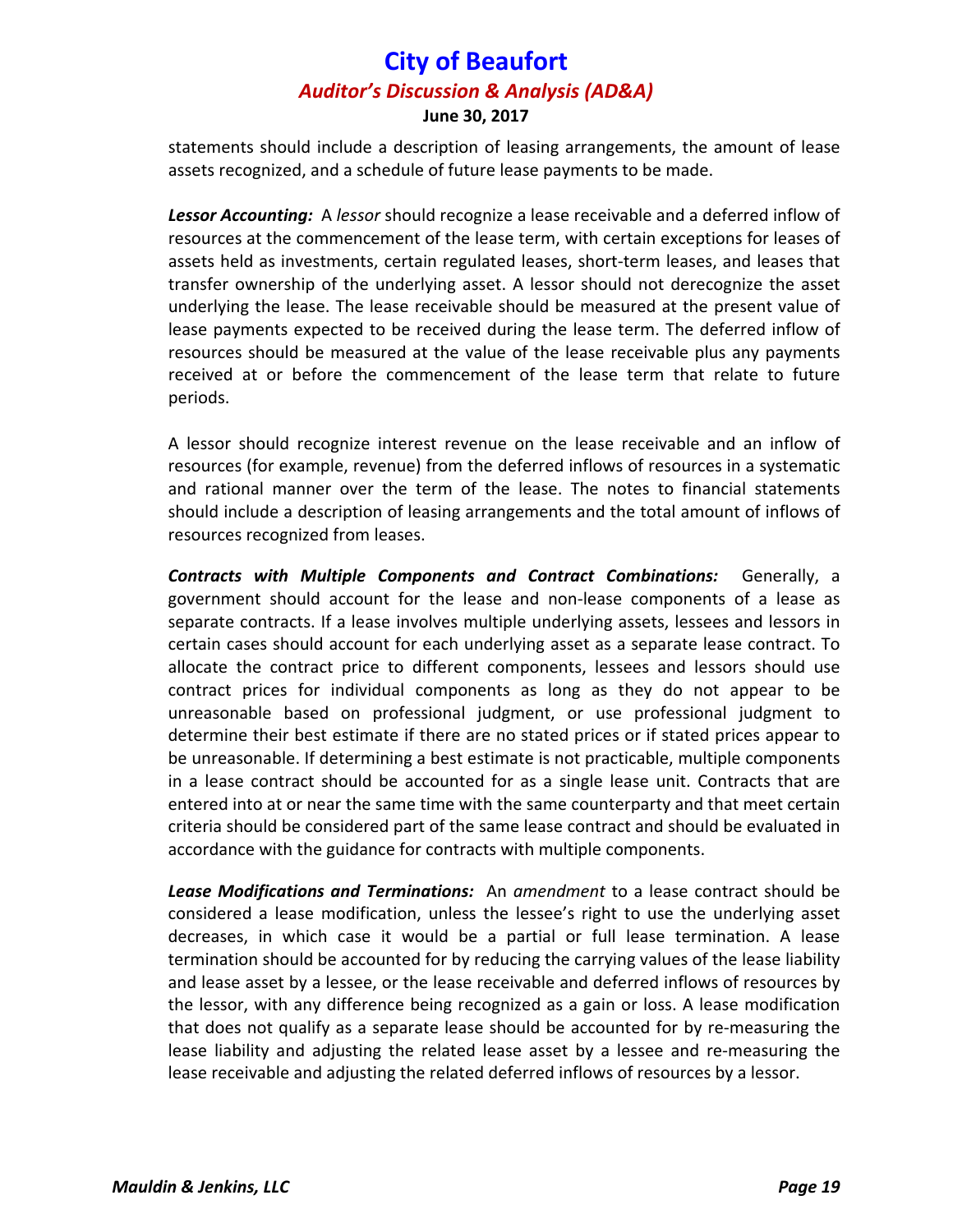*Subleases and Leaseback Transactions:* Subleases should be treated as transactions separate from the original lease. The original lessee that becomes the lessor in a sublease should account for the original lease and the sublease as separate transactions, as a lessee and lessor, respectively.

A transaction qualifies for sale‐leaseback accounting only if it includes a sale. Otherwise, it is a borrowing. The sale and lease portions of a transaction should be accounted for as separate sale and lease transactions, except that any difference between the carrying value of the capital asset that was sold and the net proceeds from the sale should be reported as a deferred inflow of resources or a deferred outflow of resources and recognized over the term of the lease.

A lease‐leaseback transaction should be accounted for as a net transaction. The gross amounts of each portion of the transaction should be disclosed.

- **j) Other Pending or Current GASB Projects.** As noted by the numerous pronouncements issued by GASB over the past decade, the GASB continues to research various projects of interest to governmental units. Subjects of note include:
	- **Re‐Examination of the Financial Reporting Model.** GASB has added this project to its technical agenda to make improvements to the existing financial reporting model (established via GASB 34). Improvements are meant to enhance the effectiveness of the model in providing information for decision‐making and assessing a government's accountability. GASB anticipates issuing an initial due process document on this project by the end of 2017.
	- **Conceptual Framework** is a constant matter being looked at by GASB. Current measurement focus statements (for governmental funds) to change to near‐ term financial resources measurement. May dictate a period (such as 60 days) for revenue and expenditure recognition. May expense thing such as supplies and prepaid assets at acquisition. Will look into which balances (at all statement levels) are measured at acquisition and which need to be re-measured at yearend. Project placed on hold for now.
	- **Economic Condition Reporting** is another long‐term matter being looked into by GASB. Includes presentation of information on fiscal sustainability (including projections). Tabled for now pending resolution to issues raised on GASBs scope.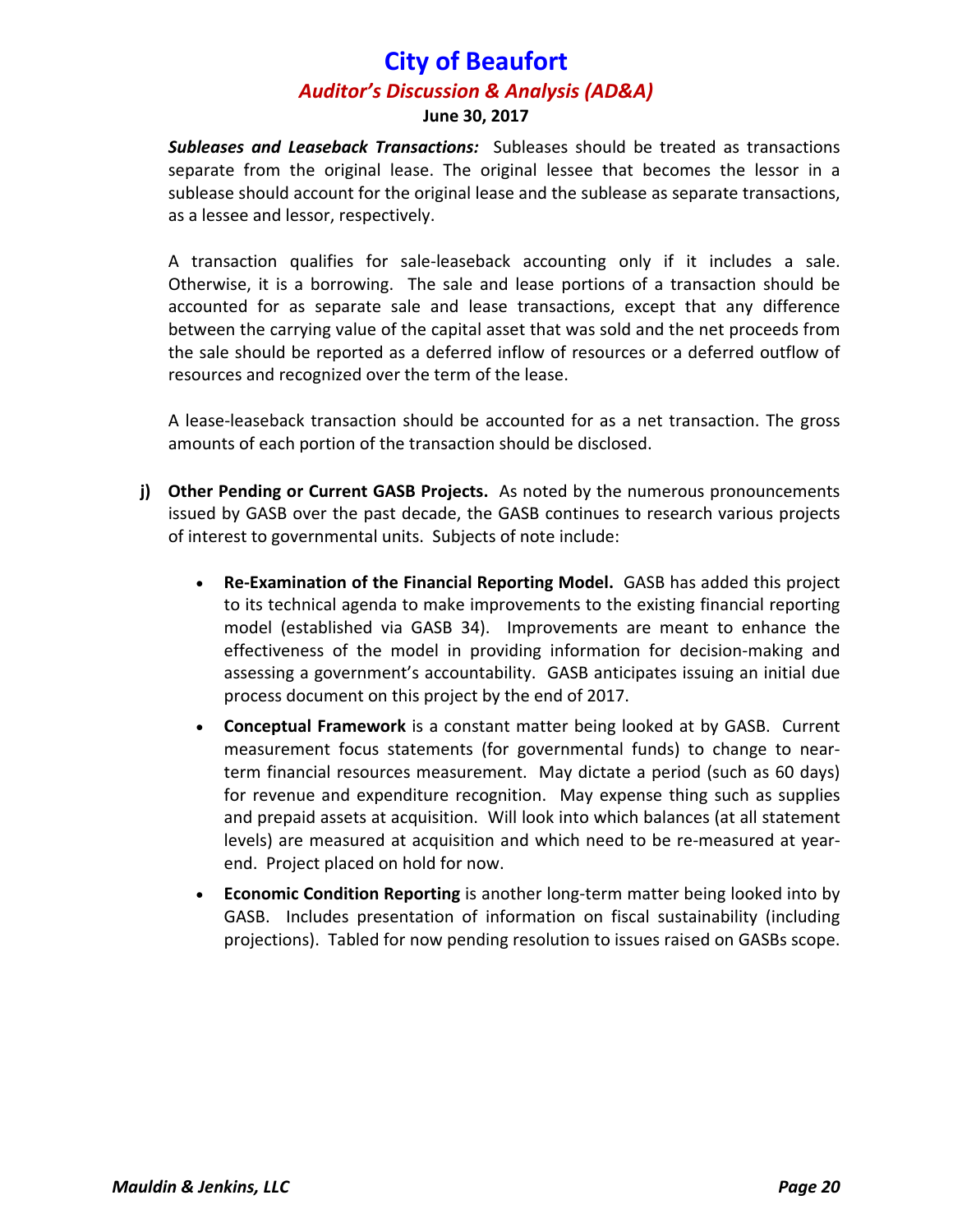# **City of Beaufort**

#### *Auditor's Discussion & Analysis (AD&A)*

**June 30, 2017**

### **FREE QUARTERLY CONTINUING EDUCATION AND NEWSLETTERS FOR GOVERNMENTAL CLIENTS**

**Free Continuing Education.** We provide free continuing education (quarterly is the goal and objective) for all of our governmental clients. Each quarter we pick a couple of significant topics tailored to be of interest to governmental entities. In an effort to accommodate our entire governmental client base, we offer the sessions several times per quarter at a variety of client provided locations resulting in greater networking among our governmental clients. We normally see approximately 100 people per quarter. We obtain the input and services of experienced outside speakers along with providing the instruction utilizing our in-house professionals. We hope City staff and officials have been able to participate in this opportunity, and that it has been beneficial to you. Examples of subjects addressed in the past few quarters include:

- Accounting for Debt Issuances
- American Recovery & Reinvestment Act (ARRA) Updates
- Best Budgeting Practices, Policies and Processes
- CAFR Preparation (several times including a two (2) day hands‐on course)
- Capital Asset Accounting Processes and Controls
- Collateralization of Deposits and Investments
- Evaluating Financial and Non‐Financial Health of a Local Government
- GASB No. 51, Intangible Assets
- GASB No. 54, Governmental Fund Balance (subject addressed twice)
- GASB No. 60, Service Concession Arrangements (webcast)
- GASB No. 61, the Financial Reporting Entity (webcast)
- GASB No.'s 63 & 65, Deferred Inflows and Outflows (webcast)
- GASB No.'s 67 & 68, New Pension Stds. (presented several occasions)
- GASB No. 72, Fair Value Measurement and Application
- GASB No.'s 74 & 75, OPEB
- GASB No. 77, Tax Abatement Disclosures
- GASB Updates (ongoing and several sessions)
- Grant Accounting Processes and Controls
- Information Technology Risk Management
- Internal Controls Over Accounts Payable, Payroll and Cash Disbursements
- Internal Controls Over Receivables & the Revenue Cycle
- Internal Revenue Service (IRS) Issues, Primarily Payroll Matters
- Legal Considerations for Debt Issuances & Disclosure Requirements
- Policies and Procedures Manuals
- Segregation of Duties
- Single Audits for Auditees the Uniform Guidance for New Single Audits
- SPLOST Accounting, Reporting & Compliance